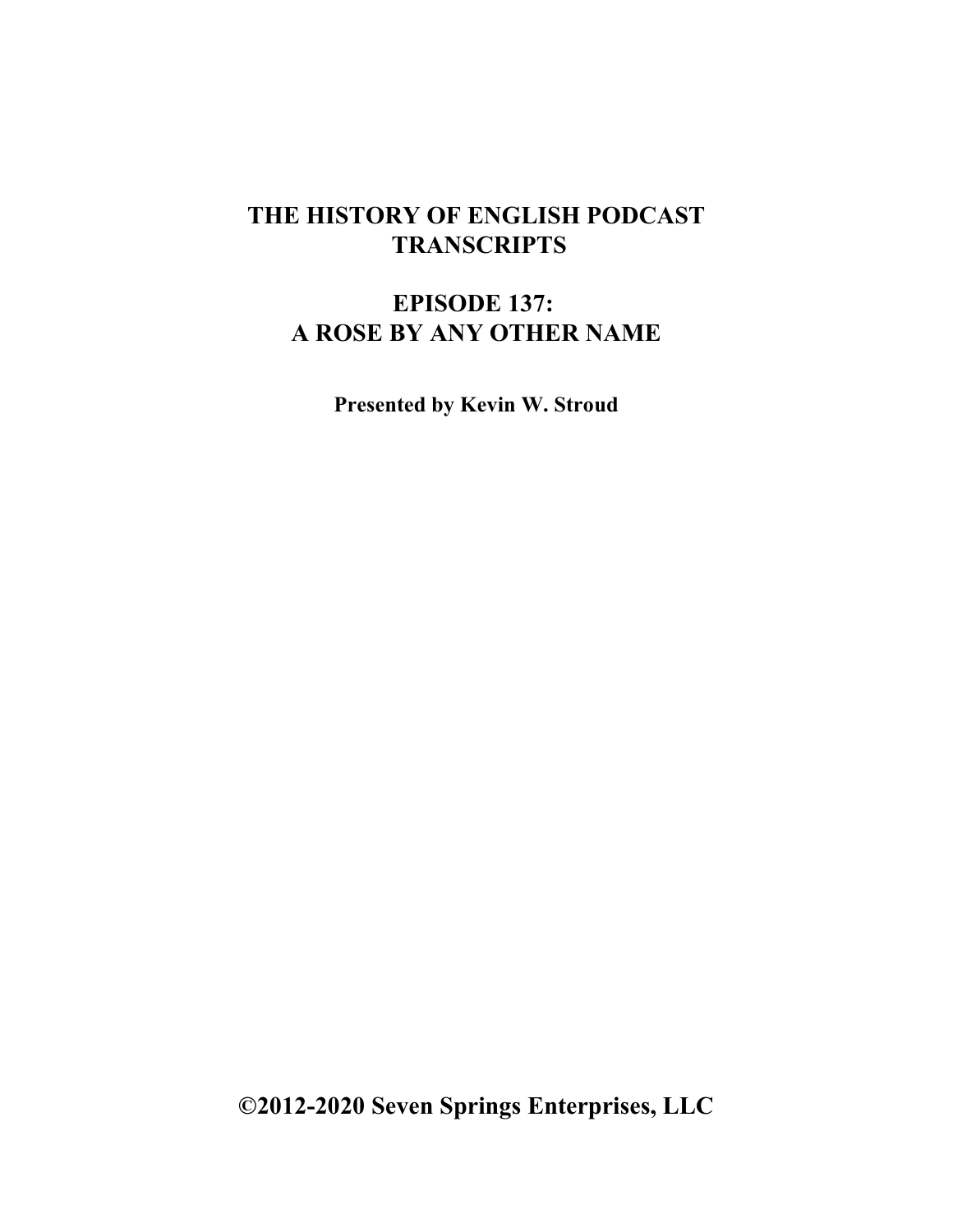## **EPISODE 137: A ROSE BY ANY OTHER NAME**

Welcome to the History of English Podcast – a podcast about the history of the English language. This is Episode 137: A Rose By Any Other Name. In this episode, we're going to turn our attention to the origins of civil war that divided the nobility of England in the late 1400s. At the time, it was called the 'Cousin's War,' but later writers called it the 'Wars of the Roses.' And they called it that because the war was fought between two branches of the Plantagenet family, each of which was represented by a rose – one red and one white. As we'll see, the real story isn't quite that simple, but roses were very important symbols in the Middle Ages. They were grown in gardens throughout England, and during the period when the Wars of the Roses were getting underway, a guide to gardening was composed in the English language for the first time. So this time, we're going to turn our attention to roses and gardening in the late Middle Ages. And we'll explore the origins of a war named after one of the world's most popular flowers.

But before we begin, let me remind you that the website for the podcast is historyofenglishpodcast.com. And you can sign up to support the podcast and get bonus episodes and transcripts at Patreon.com/historyofenglish.

Before we begin, let me also mention that the Intelligent Speech Conference will be held on Saturday, June 27. It is entirely online this year, and I'm going to be joining a lot of other podcasters who will each be giving presentations and appearing on panels together. I'm going to be talking about the original Proto-Indo-European language. Specifically, I'm going to look at the true nature of that language. What it is and what is isn't. Whether it was actually spoken by reallife people or whether it is just a theoretical concept invented by linguists. So if you're interested in checking out that presentation and the many other presentations and panels, go to intelligentspeechconference.com for more information.

Now this time, I want to talk about gardens, and especially one particular flower that is often found in gardens – the rose. And I want to begin this discussion by making note of a very old name for the island of Britain – a name that was sometimes used more specifically for England itself. That name was Albion. The name was coined by the Romans during the period when Rome controlled most of the island. It isn't entirely clear where the Romans came up with the name, and even some Roman writers were confused by the name. It may have been based on a Celtic name for the island, but most scholars think it was probably derived from the Latin word *albus* meaning 'white.' But what was the connection between Britain and the color white?

Well, the Roman writer Pliny the Elder speculated about the name. He thought that it might have been based on the prominent white cliffs found along the southeastern coast of Britain which the Romans would have encountered as they crossed the English Channel. But he also suggested an alternate theory – that the island got its name from white roses. He wrote that "The isle of Albion is so called from its white cliffs washed by the sea, or from the white roses with which it abounds." [*SOURCE: 'Albion: the Origins of the English Imagination,' Peter Ackroyd*].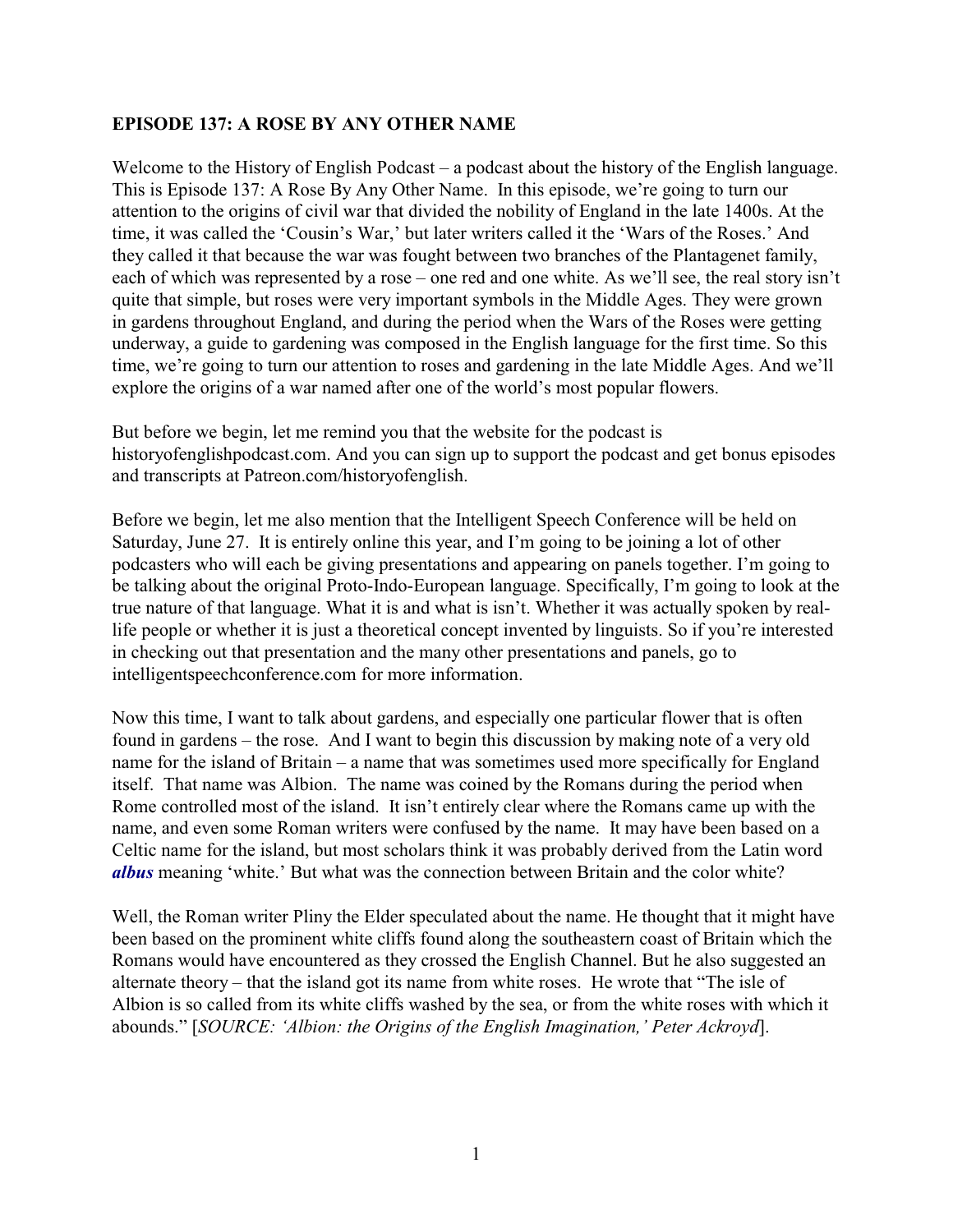Now modern scholars aren't sure if the white rose was common in Britain when the Romans arrived or if the Romans themselves actually introduced it to the island. What is known for certain is that it was a very popular flower, and it was a favorite among gardeners in both the British Isles and continental Europe. In fact, various varieties of roses were grown throughout Europe and the Near East.

Wild roses are native to the northern hemisphere, and historically they could be found throughout much of that hemisphere from China to Europe and all the way to North America. [THE ROSE, Jennifer Potter, p. 3]

Now those are wild roses, which were tall, thorny bushes almost like small trees. They had small flowers with a much more subtle fragrance that most modern roses. But at some point, humans learned to cultivate roses, and they gradually began to evolve into the roses we know today, even though most of the roses of the Middle Ages resembled the wild variety more than the rose you would buy in a modern florist. The earliest reports of rose cultivation can be traced all the way back to the ancient Persians. And even though the word *rose* was borrowed from Latin, some scholars have suggested that the word may have even older Persian roots.

Whatever the ultimate source, if you love roses, then you probably consider a rose garden to be paradise. And the ancient Persians also considered it to be a paradise because the word *paradise* is an ancient Persian word for a garden. And at one time, it was also common within English to use the word *paradise* as a synonym for garden.

Today, we associate the word *paradise* with a state of supreme beauty or perfection, and that's because the original Greek translation of the Bible used the word *paradise* in reference to the Garden of Eden. It was a word that had been borrowed into ancient Greek, and from there, many Europeans came to associate the word *paradise* with the Garden of Eden. And thus, they came to associate it with a state of bliss or beauty or perfection. But the word *paradise* originally had a much more basic meaning.

If we look a little closer at that word *paradise*, we find something very interesting. The word reflects a very basic and fundamental fact about a traditional garden – that it's an enclosed area. It was the enclosure that separated a traditional garden from the fields and open land that surrounded it. Let's keep in mind that the Persian language was also an Indo-European language. And the 'para-' part of *paradise* referred to a border or edge that extends around a particular area. It comes from the same Indo-European root found in Latin words like *perimeter* and *periphery*. The '-dise' part of *paradise* comes from a root word meaning 'to form or build.' So a *paradise* was literally an area with a wall or barrier that had been built around the perimeter.

People built those barriers to keep out animals, and maybe more importantly, to keep out people who might want to take something for themselves. So gardens provided a degree of privacy and seclusion. Those barriers separated the garden from the surrounding fields or forest, and they represent one of the most fundamental aspects of a traditional garden. It was a small controlled natural area within a larger uncontrolled natural area.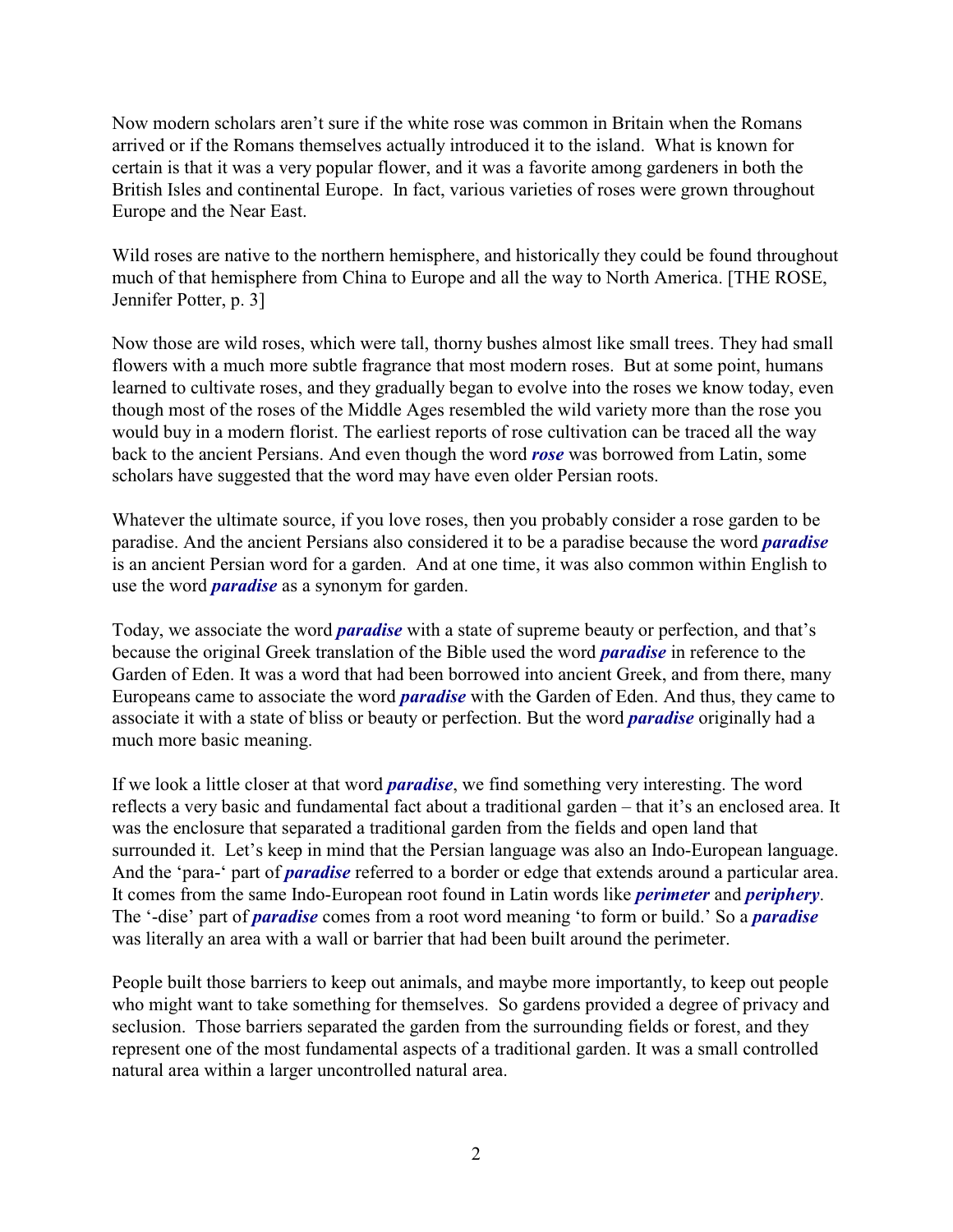This idea can be traced all the way back to the original Indo-Europeans. As we saw in the early episodes of the podcast, the original Indo-Europeans were nomadic herders on the Eurasian steppes. But that didn't mean that they were always on the move. From time to time, they apparently settled down for a while in a fixed location. And that can be discerned because the original Indo-European language had a word that meant 'to enclose.' And it apparently referred to the process of enclosing a plot of land within a fence or other fixed barrier. That word was something like *\*gher*, and that ancient root word has filtered down into English in many different ways from many different sources. In fact, we've acquired this word in so many different ways that the various forms of the word within Modern English reflect all of the major influences on the early history of the language. Yet, in almost every case, the various words have retained their original meaning as an enclosed piece of land.

That word *\*gher* passed into the Germanic languages as something like *\*gard*, and it then passed into the Old English language of the Anglo-Saxons. As we saw in the earlier episodes of the podcast, the hard 'G' sound at the beginning of many Old English words shifted to a softer 'Y' sound. So within Old English, that word evolved from *\*gard* to *yard*.

Now back on the continent, the Franks spoke a Germanic dialect that was closely related to Old English. And the Franks retained that hard 'G' sound at the front of the word. That Frankish version of the word passed into the northern French dialects as *gardin*, which later passed into Middle English in the 1200s as our modern word *garden*. So *garden* and *yard* are ultimately derived from the same Germanic root. *Garden* has the original hard 'G' sound preserved by the Franks, and *yard* has the softer 'Y' sound used by the Anglo-Saxons. But both words originally referred to an area enclosed by a fence or barrier.

I should note that those words have evolved within modern British English, and today, American English and British English use those words in slightly different ways. In American English, a *yard* is the open area surrounding a house, and a *garden* is an smaller enclosed area – usually within a yard or adjacent to a yard. Within British English, the word *garden* generally refers to the open area surrounding a house – what Americans would call a *yard*. And in British English, the word *yard* tends to refer to either a paved area or an area used for some type of commercial activity like a shipyard, or junkyard or lumberyard. Again, those are broad generalizations, but when I use the word *garden* in this episode, I'm using the word in its more traditional sense as an enclosed area where plants are grown and cultivated.

So the English words *yard* and *garden* are both derived from the same Germanic root word. Modern German also inherited that word, and it produced the German word *Garten* with the same general meaning. English has borrowed that word in the term *kindergarten* – literally a 'child's garden.'

The same Germanic root word also passed into the Norse language of the Vikings. There the word became *garðr*, and that word passed into the Danelaw region of England as the word *garth*. Again, it meant an enclosed garden. It isn't very common in modern standard English, but it can still be found in some regional dialects around England, especially in the north of England.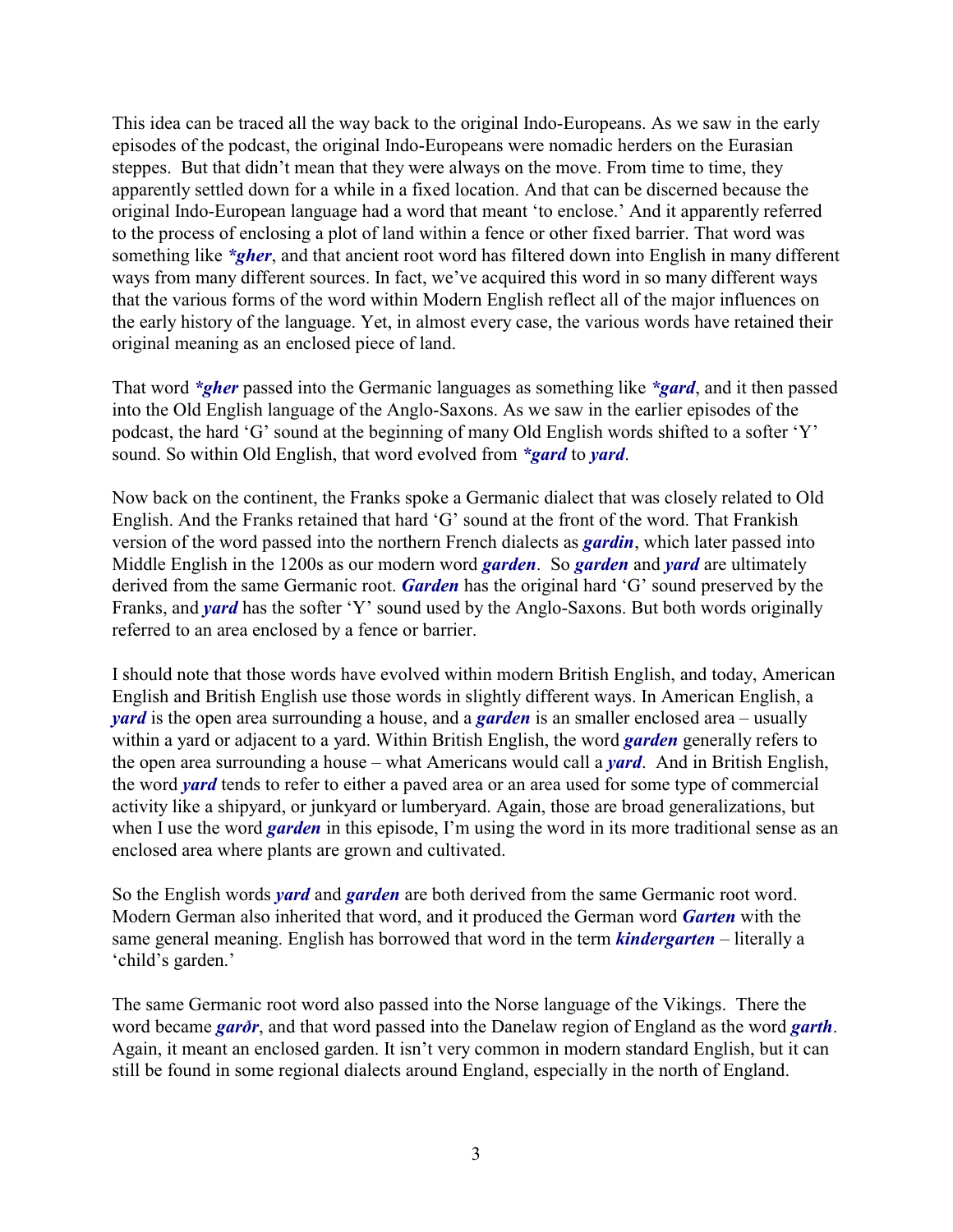So via the Germanic languages, this old Indo-European root gave us *yard* from the Anglo-Saxons, *garden* from the Franks, and *garth* from the Vikings. That root also passed into Russian where it produced the word *grad* meaning 'a group of houses enclosed in a wall or other fortification.' So there, it came to mean a town or city, and it's still a common suffix in Russian place names like the old Soviet-era names Leningrad and Stalingrad.

That root also passed into Latin. But in Latin, the initial sound shifted to an 'H' sound. We've encountered that Latin sound change before. You might remember from an earlier episode that the words *guest* and *host* are cognate. *Guest* is the native English version and *host* is the Latin version. The Indo-European 'G' sound shifted to an 'H' sound in Latin. Well, the same thing happened here, and where the early Germanic language had *\*gard*, Latin had *hort* or *hortus*, again meaning an enclosed garden. That Latin root gave us the word *horticulture*.

As I noted, gardens offered a degree of refuge and privacy. And in large manors, the host would meet with guests in the garden. In Latin, that produced a new word combing the Latin prefix *com* meaning 'with' and that word *hortus* meaning 'garden.' This particular combination can still be found in the word *cohort*, literally a person who joins you in the garden. But that term was slurred within French to simply *court*, which came to mean the people gathered around the king. The king's advisors and attendants became known as his *court*.

The word *court* was one of the earliest French words to be borrowed into English after the Norman Conquest, and within English, the word was often combined with its English cousin – the word *yard*. That produced the word *courtyard* to describe an enclosed area near or adjacent to a house.

So all of that means that *yard*, *garden*, *garth*, *horticulture*, *cohort*, *court* and *courtyard* are all cognate. They all derive from the same Indo-European root word meaning 'to enclose.'

As we can see from those words, they all relate to gardens in some way, and that implies that the early Indo-Europeans maintained some type of basic gardens as well. So the idea of enclosing a piece of land to cultivate plants is very old. Gardens were common among the earliest civilizations. They were a necessity for people who needed to grow their own vegetables and herbs. While most early gardens were very basic plots, some civilizations developed very fancy gardens. And one of the first civilizations to do that was ancient Persia. I noted earlier that those gardens were called paradises, and the first reports of wild roses being grown and cultivated in gardens came from Persia. Their gardens were designed in a very deliberate way with geometric designs, water features, and other aesthetic elements. They were admired by visitors, and over time, similar gardens could be found throughout the Mediterranean. Meanwhile, those early cultivated roses also spread to the Mediterranean, and then into Western Europe. And it's very likely that the spread of cultivated roses was linked to the spread of those fancy pleasure gardens. [SOURCE, '*The Rose,' Jennifer Potter, p. 61-4.*]

Within Greece and Rome, roses became associated with specific deities, especially the goddesses of love – Aphrodite and Venus. The symbolism was eventually extended to Christianity where the rose became a symbol of the Virgin Mary. That connection is most apparent today in the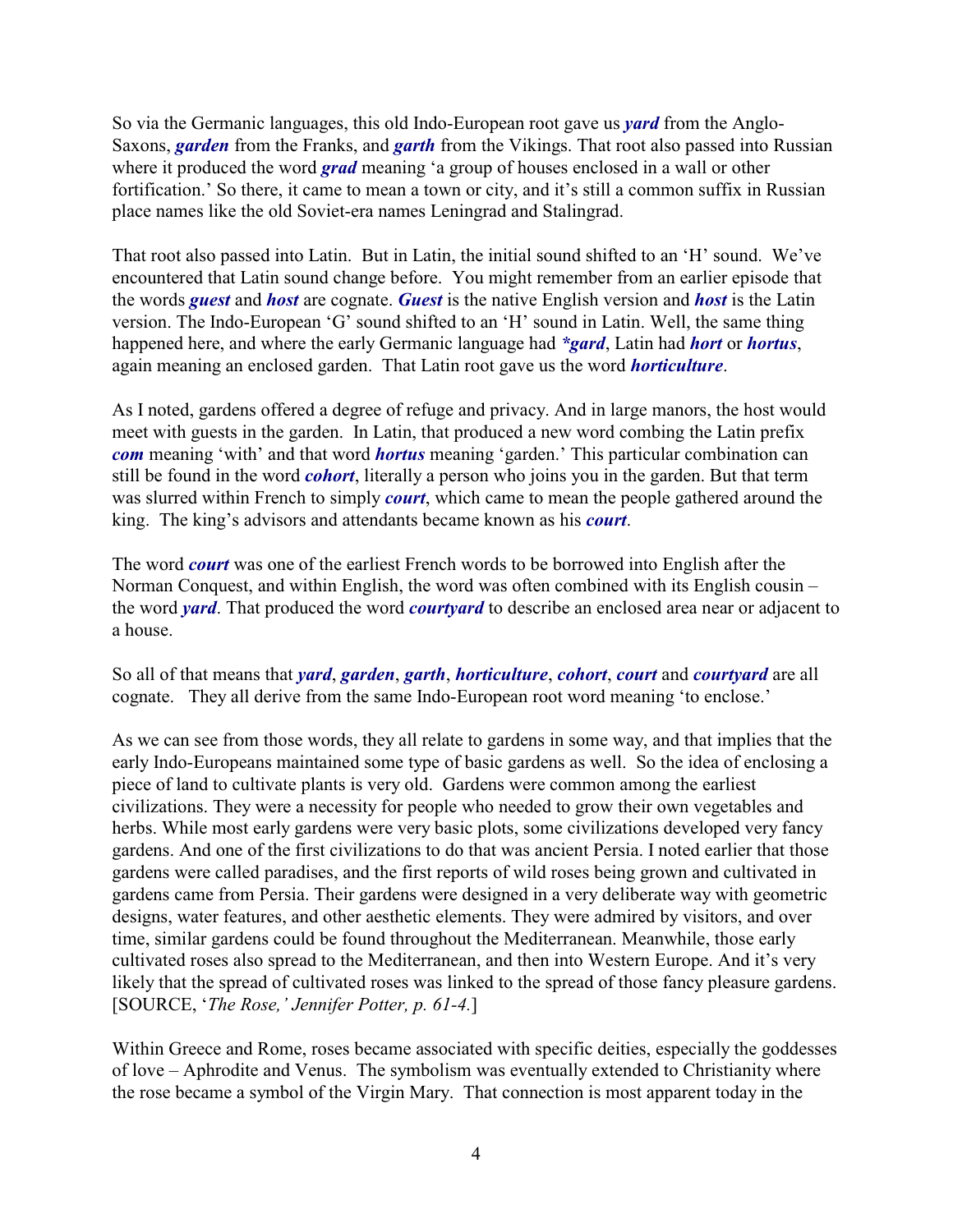word *rosary*. A general collection of prayers was called a *hortus deliciarum* in Latin, literally a 'garden of delights.' And a specific group of prayers was called a *rosarium*, literally a 'rose garden.' Many of those prayers were hymns of praise dedicated to Mary, and in the 1500s, that Latin word *rosarium* became the English word *rosary*. Later, a collection of Hail Marys recited with prayer beads became known as a *rosary*, and then the word *rosary* was extended to the beads themselves. And through that process, the word *rosary* – literally a 'rose garden' – came to refer to prayer beads. [SOURCE, 'Medieval English Gardens,' Teresa McLean, p. 132]

We also see this connection is the name of the common herb *rosemary*. The original Latin name was *rosmarinus* – a combination of *ros* meaning 'dew' (D-E-W) and *marinus* meaning 'the sea.' So in Latin, the name literally meant the 'dew of the sea.' The word passed in late Old English as *rosmarine*. But English speakers didn't really understand that meaning, and to them, the name *rosmarine* sounded sort of like a combination of *rose* and *Mary*. And since people associated roses with the Virgin Mary, there was already a connection between those words in the minds of many people. So they gradually converted the name of the herb from *rosmarine* to *rosemary*. In fact, the modern form of the word as *rosemary* appeared for the first time in that early English cookbook called the Forme of Cury which we looked at in an earlier episode.

We also find a connection between the Virgin Mary and flowers in the name of the common flower *marigold*. It was simply called a *gold* in Old English, which reflected its color. But much like the rose, it became associated with Mary, and in the early 1400s, it started to appear in documents for the first time as *marigold*.

Another flower associated with the Virgin Mary was the lily. To many medieval Christians, it was the most important devotional flower. Many depictions of Mary featured her with either roses or lilies or both. The rose was a symbol of her love, and the lily was a symbol of her purity. There was a traditional association between the color white and purity, so the white lily helped to draw that connection. And in fact, the term *lily-white* appeared for the first time in English documents in the late 1300s. [*SOURCE: 'Pleasures and Pastimes in Medieval England,' Compton Reeves, p. 136, and 'Medieval English Gardens,' Teresa McLean, p. 162*.]

Now given these basic connections between certain flowers and Christianity, it probably isn't surprising that monasteries placed a heavy emphasis on gardening. Most monasteries, especially Benedictine monasteries, maintained elaborate gardens for meditation and prayer. [*SOURCE: 'Medieval English Gardens,' Teresa McLean, p. 16-17.*] In fact, the Benedictine rule specifically required the cultivation of gardens. And like most common gardens, they served a variety of purposes.

Today, we tend to think of gardens as places where people grow pretty flowers and places where people grow a variety of plants to eat. Well, those were two of the basic uses of gardens in the Middle Ages. Monasteries, for example, had lots mouths to feed, so they grew vegetables and herbs in the gardens. And since gardens were places of meditation and prayer, the monks also tended to focus on beauty and aesthetics by growing flowers and shrubs. But it's also important to keep in mind that flowers were often used as food ingredients in the Middle Ages – much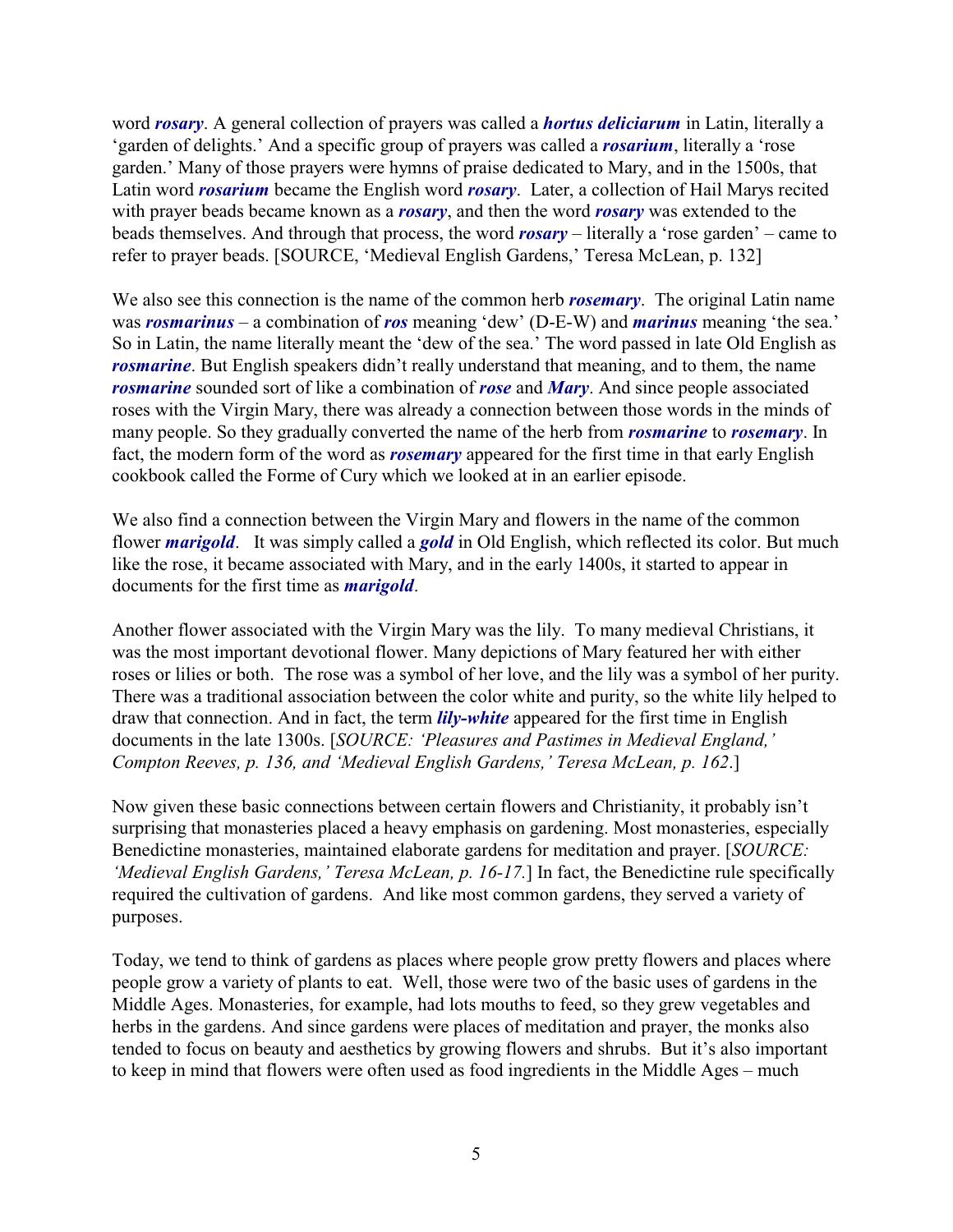more so than today. So flowers were grown for their beauty and fragrance, as well as for their culinary value.

Garden plants also served other important purposes in the Middle Ages. Remember that modern science didn't exist yet, so people relied heavily on plants and herbs as medicines. Every monastery had an infirmarer who was in charge of the infirmary and was responsible for making salves and other medicines. And that monk relied on those plants and herbs as basic ingredients. [*SOURCE: 'Medieval English Gardens,' Teresa McLean, p. 28.*] The herbs were often dried so they could be preserved and used throughout the year, and that may be how we got the word *drug*.

The word *drug* appeared in English for the first time in poems like Piers Plowman and the Canterbury Tales. The word was borrowed from French, but its ultimate origin is disputed. One theory suggests that French borrowed it from a Dutch version of the word *dry*, which was related to the English word *dry.* That connection implies that the word *drug* was derived from dried herbs that were often used as medicines, and if that theory is true, it means that the word *drug* is cognate with the English word *dry*, meaning they both evolved from the same root word.

In addition to beauty, aesthetics, food and medicines, medieval gardens were also important because they cultivated plants used for dyes and inks. That was especially important in monasteries where illuminated manuscripts were produced. Elderberries and mulberries produced a common blue dye, while iris flowers produced a popular green dye, and saffron was used to make a yellow ink that was cheaper than gold leaf. [*SOURCE: 'Medieval English Gardens,' Teresa McLean, p. 35.*]

So as you can see, medieval gardens served a lot of different functions, and that was why they were such an important part of English society. Some monasteries maintained separate gardens – one for edible plants, one for medicinal plants, and one for meditation and prayer. Other monasteries combined all of those elements into one single garden, but divided the garden itself into separate sections for each type of plant. Common household gardeners didn't have that luxury. They tended to mix all of their plants together into one common plot. But regardless of layout, most people had access to some type of garden.

Of course, that included the nobility as well. And after the Norman Conquest, elaborate gardens became much more common at royal palaces and castles. Remember that the word *court* comes from the same root as the word *garden*, and during the period of Norman rule, not only was the word *court* introduced to English, but its meaning also expanded from the king's 'co-horts' or 'garden mates' to the more varied senses that we have today, including the sense as a courtyard. It was during this same period that heraldry also became very important to the European nobility as kings, queens and other nobles adopted various symbols to represent their household or their family. Those symbols sometimes included animals and plants.

Geoffrey of Anjou was the Count of Anjou and Duke of Normandy in France. His tomb depicts him carrying a shield decorated with lions, and that is considered to be one of the earliest examples of European heraldry. But Geoffrey not only had an association with lions, he also had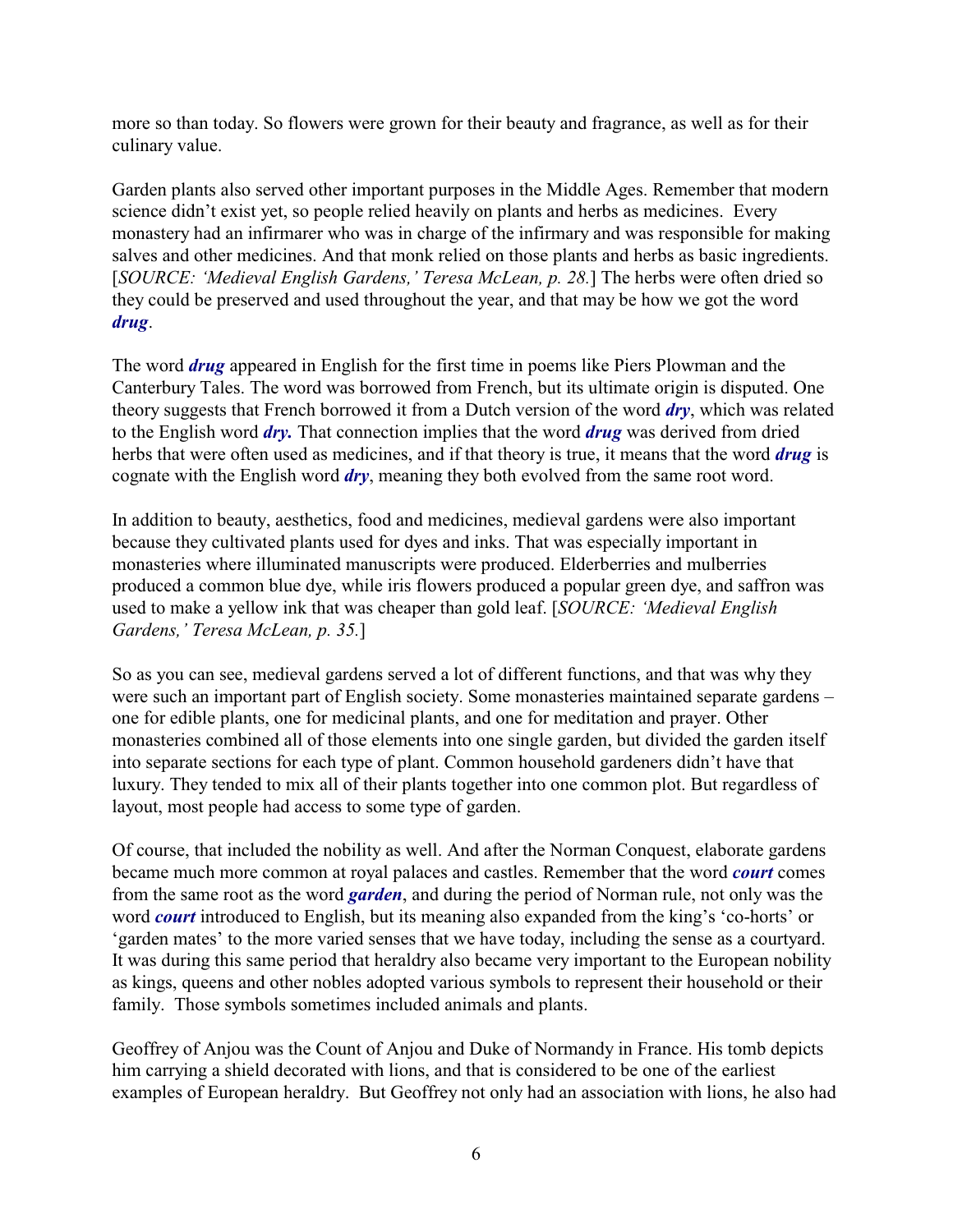an association with a particular plant. Supposedly, he often wore a bright yellow blossom of the broom plant in his hair or in his hat. In Latin, that plant was called *planta genista*, and in French and English, it became known as *Plantagent* – the name for the family dynasty that he founded. He famously married Matilda, the granddaughter of William the Conqueror, and their descendants ruled England from the mid-1100s all the way through the Wars of the Roses, ending with the arrival of the Tudors at the end of the 1400s. So almost all of the kings we've encountered during the Middle English period were part of this family dynasty – a dynasty named for a common garden shrub.

By the way, I noted that the name of that plant in English was the broom plant. Well, as it turns out, that the plant had branches that were ideal for sweeping, and sometimes, people would bind several loose branches together for that purpose, and that is in fact where the get the modern word *broom* meaning a tool used for sweeping. It comes from the same shrub that produced the name of the Plantagenet Dynasty. *Broom* comes from the English name, and *Plantagenet* comes from the Latin and French name.

Now Geoffrey Plantagenet's great-grandson was Henry III. He was the king of England for over 50 years in the middle part of the 1200s. And he is important to this episode because he ruled at a time when nobles were putting a major emphasis on elaborate gardens. The English kings maintained a royal palace at Woodstock near Oxford. And Henry oversaw a major expansion of the gardens at that palace. He had two new gardens built, and another garden for his wife enclosed and improved for her enjoyment. The palace became a collection of royal gardens, and the new enclosures apparently included a rose garden. [*SOURCE: 'Medieval English Gardens,' Teresa McLean, p. 100*.] And that was a significant development because Henry's wife was the person who introduced the rose as a symbol of English royalty.

Henry's wife was Eleanor of Provence from the south of France. I talked about that marriage back in Episode 99. When she came to England, she was accompanied by a large retinue including many uncles and cousins from the south of France. The native English nobles didn't particularly like or understand all of the new foreigners at court who spoke a version of French that was very different from the Norman French they were accustomed to. But the new queen and her retinue came from the south of France where beautiful cultivated roses were held in high regard, and Eleanor decided to adopt the rose as her personal emblem. It was a white or gold colored rose, and Eleanor and Henry's eldest son also adopted the same rose as his personal emblem. He was Edward, and he eventually succeeded his father as king, thereby becoming Edward I. He was sometimes known by the nickname Longshanks. And again, he also used that white or gold colored rose as his emblem.

But he also had a younger brother named Edmund. And Edmund also wanted a rose as his emblem. But since his elder brother Edward had adopted the white rose, Edmund decided to go with the red rose as his emblem. And in that selection of the white rose by Edward and the red rose by Edmund, we can find the original use of red and white roses to distinguish different branches of the royal family.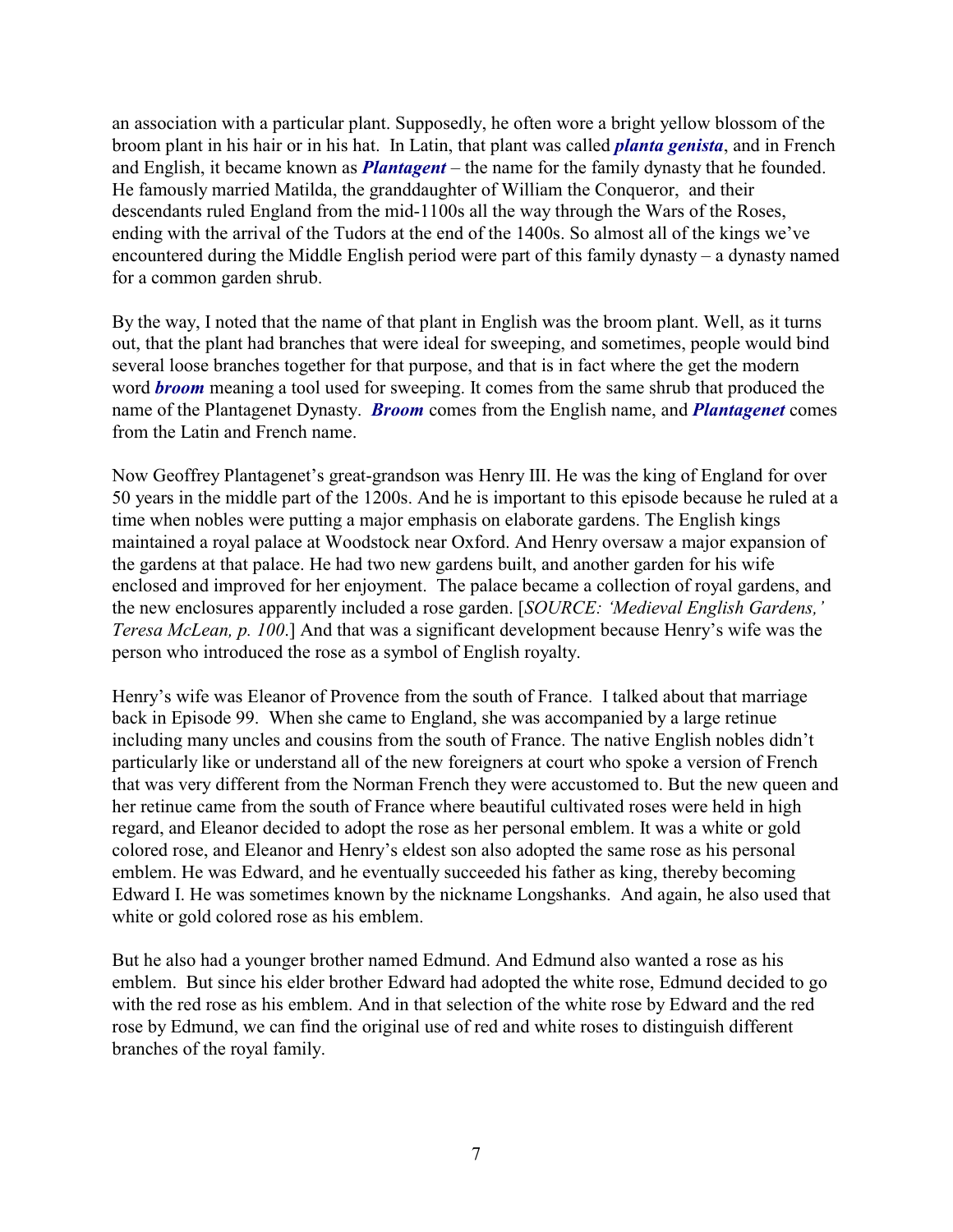Again, the elder brother Edward went on to become king, but the younger brother Edmund did receive a small consolation prize. He received a brand-new title – the first Earl of Lancaster. And just as Edward's descendants bore the title of King, Edmunds descendant's bore the title of Earl and then Duke of Lancaster. Those later generations stopped using the red rose as their emblem, but that historical connection remained.

Over time, Edmund's descendants became further and further removed from the main line of kings. But in the mid-1300s, Edmund's branch of the family tree reconnected with Edward's branch. That happened when Edmund's great-granddaughter Blanche married Edward's greatgrandson John of Gaunt. I've talked about that marriage before in earlier episodes. It was John of Gaunt's first marriage, and he and Blanche were actually distant cousins, but that wasn't really unusual when it came to these types of marriages. As we know, John of Gaunt was the son of the king – Edward III. He was actually the third son to live to adulthood. And when he married Blanche, he married into the Lancastrian family line. That allowed him to eventually take the title of Duke of Lancaster for himself. So once again, a junior branch of the royal family bore a Lancastrian title.

And when Gaunt's son, Henry Bolingbroke, usurped the throne and became Henry IV, the House of Lancaster became the ruling family of England. Even though the Lancastrians now ruled England, the red rose originally associated with the family had been largely forgotten. The 1400s saw a succession of Lancastrian kings – Henry IV, Henry V and Henry VI – but none of them actually used the red rose as an emblem. However, writers and historians occasionally noted that historic connection between the House of Lancaster and the red rose, and that connection became fodder for later writers like Shakespeare. But more on that later.

Now when we left off with our historical narrative a couple of episodes back, we were still in the reign the third of the Lancastrian kings – Henry VI. He was the great-grandson of John of Gaunt, and he was the somewhat inept king who saw England fall into bankruptcy while losing the Hundred Years War. As we saw, the situation worsened when Henry started to experience mental illness and became largely unresponsive.

There had always been a cloud hanging over the House of Lancaster. As a junior branch of the family, there were always other nobles who had a better claim to the throne. The Lancastrians were descended from John of Gaunt, but remember, Gaunt was the third brother out of five. As I've noted in prior episodes, he had an older brother named Lionel, and even though Lionel was long dead, he did have living descendants. They had been skipped over when the Lancastrians usurped the throne, so they always posed a potential threat. But they had never really pursued their claims.

A few episodes back, we saw that Lionel's heir was his great-grandson Edmund. And based strictly on descent, Edmund actually had the best claim to the throne, but Edmund spent much of his spare time gambling and playing cards. We saw that one of the first references to playing cards in England came from his household accounts. So he was never really a threat to his cousins – the Lancastrians.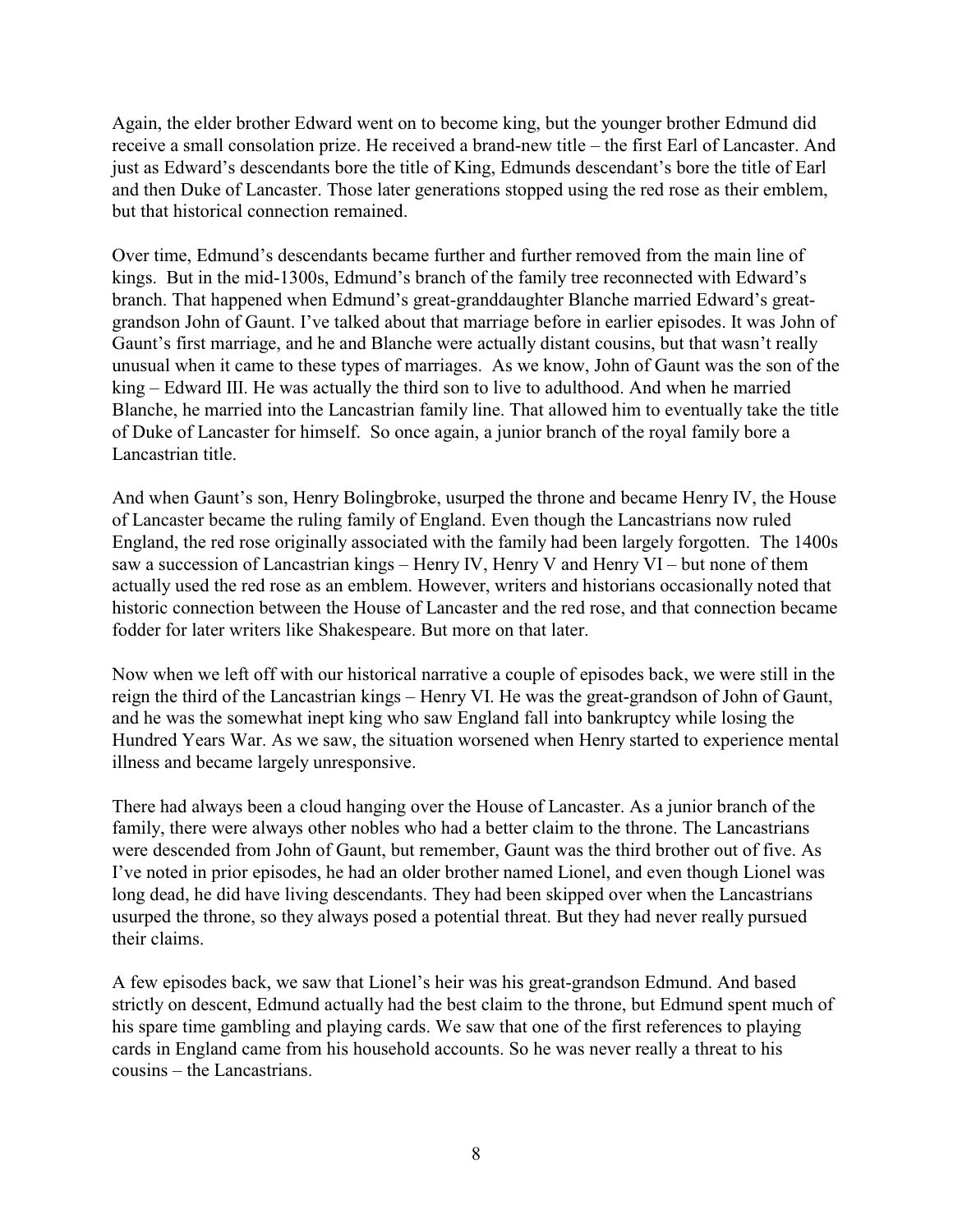Now I should also note that John of Gaunt also had two younger brothers who I haven't really mentioned before in the podcast, and they had descendants. And even though those descendants were behind the Lancastrians in terms of descent, they now start to emerge as a very important part of our story.

Gaunt's next youngest brother was named Edmund, and he was given the title of the Duke of York. And it's here that we find the origin of the House of York who battled against the Lancastrians in the upcoming civil war. Now after becoming the Duke of York, Edmund did something very important in regard to the overall theme of this episode. He decided to use a rose for his personal emblem. Specifically, he chose a white rose – essentially the same rose that had been used by Queen Eleanor and Edward I back in the 1200s. That white rose had largely fallen out of use for personal emblems, but Edmund the Duke of York decided to bring it back. And that white rose continued to be used by his descendants who became known as the House of York.

Now you may be wondering how the Yorks had any kind of claim to the throne since they were behind the Lancastrians in the overall pecking order. Well, the answer to that has to do with a strategic marriage that brought Lionel's descendants, who had the best claim to the throne, into the House of York. In essence, the two lines were merged together by marriage. Here's what happened.

Edmund the card gambler, who never pursued his claim to the throne, had a younger sister named Anne Mortimer. Remember, they were the direct descendants of Lionel, so they represented the senior line of the Plantagenet family. Well, the sister Anne Mortimer married into the House of York. She married the son of Edmund the Duke of York. So Anne and her husband were cousins, but again, that wasn't really all that unusual with these royal marriages. And together, Anne and her husband had a son named Richard. So when Richard was born, he was a direct descendant of Lionel through his mother and a direct descendant of Edmund Duke of York through his father. And when his mother and his uncle Edmund died, he became the nearest living relative of his great-great-grandfather Lionel. So he now represented the senior branch of the Plantagenet family. So through his mother, he inherited a claim to the English throne. And through his father, he inherited the title of Duke of York. And he also inherited that white rose as personal emblem. And by the 1430s, he was starting to emerge as the major rival of the Lancastrian kings. For the first time, nobles who opposed the Lancastrians had an another option to turn to. They could look to Richard, the new Duke of York, who arguably had a better claim to the English throne than the Lancastians themselves. And the inheritances Richard had received from his mother and father had made him the greatest landholder in England. [*SOURCE: 'The Wars of the Roses,' Alison Weir, p. 84*.]

Again, the Lancastrian king was Henry VI – the somewhat inept king who inherited the throne as a baby, and who was unable or unwilling to stamp out the corruption which was rampant among his close advisors. His advisors took money, land and titles while the rest of England teetered on the verge of bankruptcy. [*SOURCE: 'This Realm of England: 1399-1688,' 8<sup>th</sup> ed., Lacey Baldwin Smith, p. 49.*] Meanwhile. England lost one battle after another during the final years of the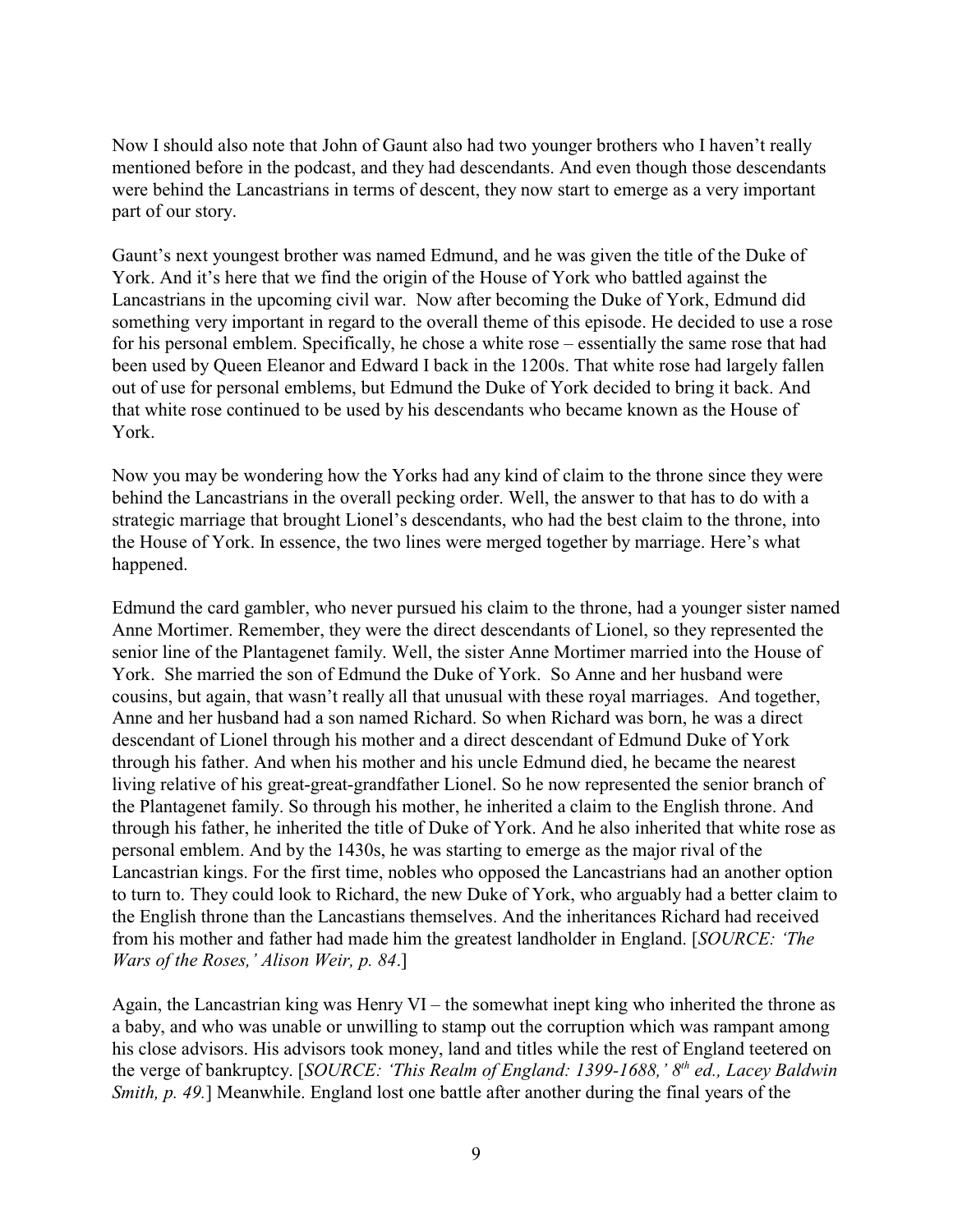Hundred Years War in France, on its way to its inevitable defeat in the war. With every one of these developments, more and more people looked to Richard of York as an alternative to Henry.

The Lancastrians tried to marginalize Richard by giving him a military appointment in France during the war. It was intended to keep him out of English politics. And while the war kept Richard busy in France, it also gave him crucial military experience.

In 1445, King Henry married Margaret of Anjou – a cousin of the French royal family. It was a strategic political marriage, but Margaret turned out to be one of Henry's most loyal supporters and one of Richard of York's fiercest opponents. In the process, she eventually emerged as the de facto leader of the Lancastrian cause.

When Margaret became queen, she also adopted a flower as a personal emblem. Her flower was the daisy. [*SOURCE: 'The Last Plantagenets,' Thomas B. Costain, p. 296*] And the image of a daisy was embroidered on the robes of her attendants. Margaret may have chosen that flower because it is called a *marguerite* in French, so her name was the same as the flower. But, of course, the flower is called a *daisy* in English, which is literally a 'day's eye.' It's called that because the flower opens its petals during the day and closes them at night. So it basically opens it eyes during the daytime, and that's why English speakers called it the 'day's eye' – or *daisy* today.

The linguistic link between the names Margaret and Daisy was once very strong within English, and that connection helps to explain why the name Daisy is still a common nickname for Margaret.

Now as I noted, daisies acquired their modern name because they open in the daytime and close at night. Well, at nighttime, when the daisies are closed, birds will often nest in bushes and trees. And that fact gave us a very common phrase which has its origins during this period. In the Middle Ages, it was common for some people to hunt birds at night while they were nesting. They would take a torch or other light, and one person would hit the bushes with a stick while the other person would use the light to attract the fleeing birds. The hunters would either try to catch the birds in a net or strike them with a stick as they were flying away. And this activity gave us the common phrase to 'beat about the bush' or 'beat around the bush.' The phrase is recorded for the first time around the current point in our overall story of English in the mid-1400s. It appeared in an anonymous poem called 'Generydes' apparently composed around the year 1440. In Modern English the line reads:

But it has been said full long ago, Some beat the bush and some the birds take.

Here's the same passage in the original Middle English:

Butt as it hath be sayde full long agoo, Some bete the bussh and some the byrdes take.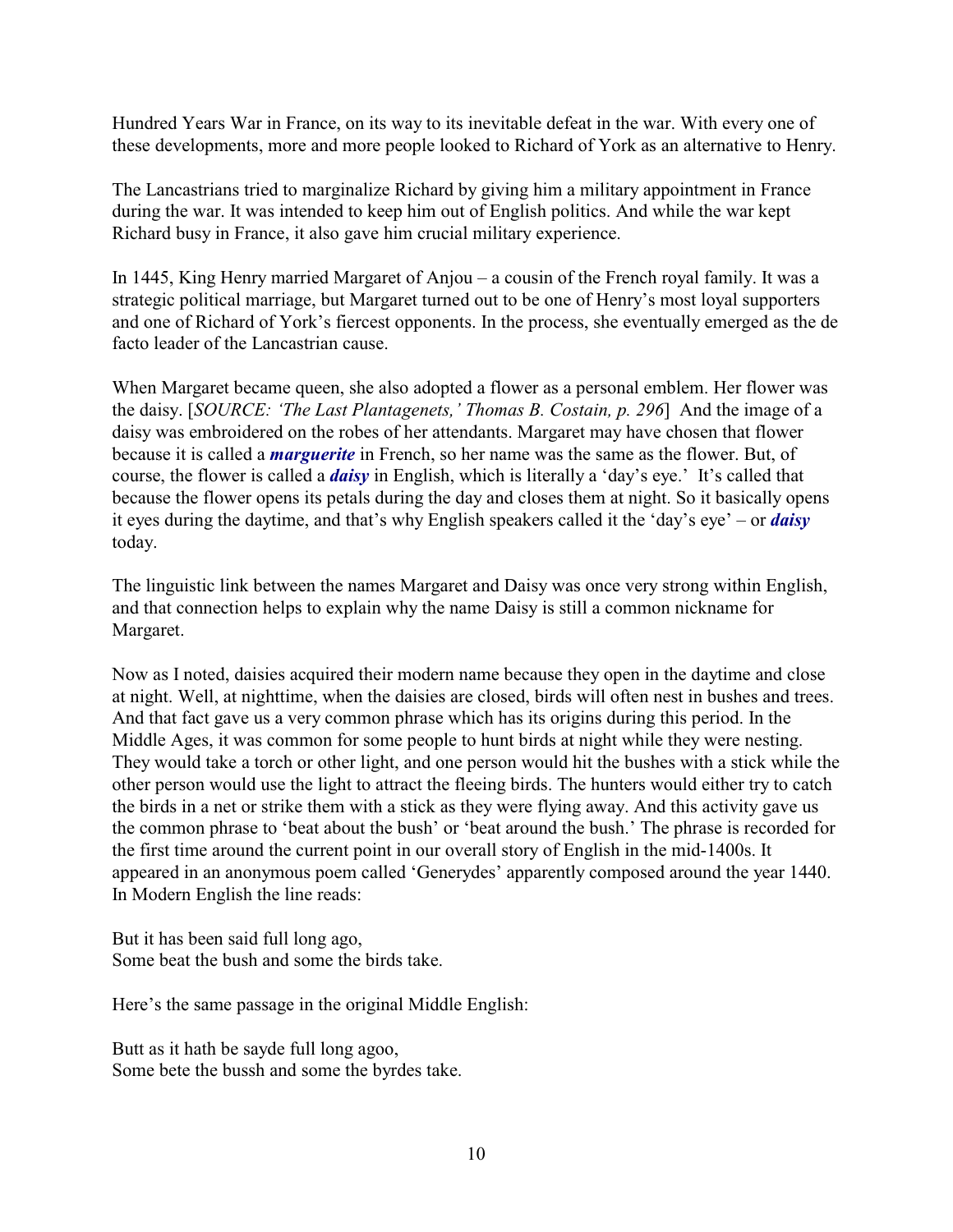The implication is that the person 'beating the bush' was doing something relatively easy and preliminary, while the person catching the bird the more difficult and crucial task. So to 'beat about the bush' or 'beat around the bush' came to refer to a preliminary activity leading up to the main event. Today, it has the sense of someone engaged in a needless delay rather than getting straight to the point. But it is a phrase related to bushes and shrubs, and it appeared in the mid-1400s.

Around the same time that poem appeared, another important poem was composed by a man identified as John the Gardener or simply John Gardener. That poem was called 'The Feate of Gardening,' and it is considered to be the first guide to gardening composed in the English language. The poem is usually dated to the 1440s, and it is served as a guide to anyone trying to maintain an English garden in the late Middle Ages.

The poem itself is not very long. It's only about 200 lines. It's divided into nine different sections dealing with different categories of vegetables, herbs, or fruits. It provides some practical gardening advice, but it's mostly a guide as to the best time of year to plant certain items. Here are the opening lines of the poem – first in Modern English and then in the original late Middle English:

How so well a gardener be Here he may both hear & see Every time of the year & of the month And how the craft shall be done In what manner he shall delve  $\&$  set Both in drought and in wet How he shall his seeds sow Of every month he most know

Ho so wyl a gardener be Here he may both hyre & se Euery tyme of the  $\text{Zere } \& \text{ of the mono}$ And how the crafte schatt be done Yn what maner he schatt delue & sette Bothe yn drowthe and yn wette How he schatt hys sedys sowe Of euery moneth he most knowe

As a quick aside, I should note that gardeners probably had no problem keeping up with the months and the time of year, but like everyone else, they may have found it difficult to remember how many days were in each month. Some had 30 days, some had 31. One month had 28. Well around this same time, in the first half of the 1400s, we find the oldest known version of the common poem that many people still use today to keep track of those days. The poem was scribbled on a page in a Latin manuscript, but it was written in English. It reads: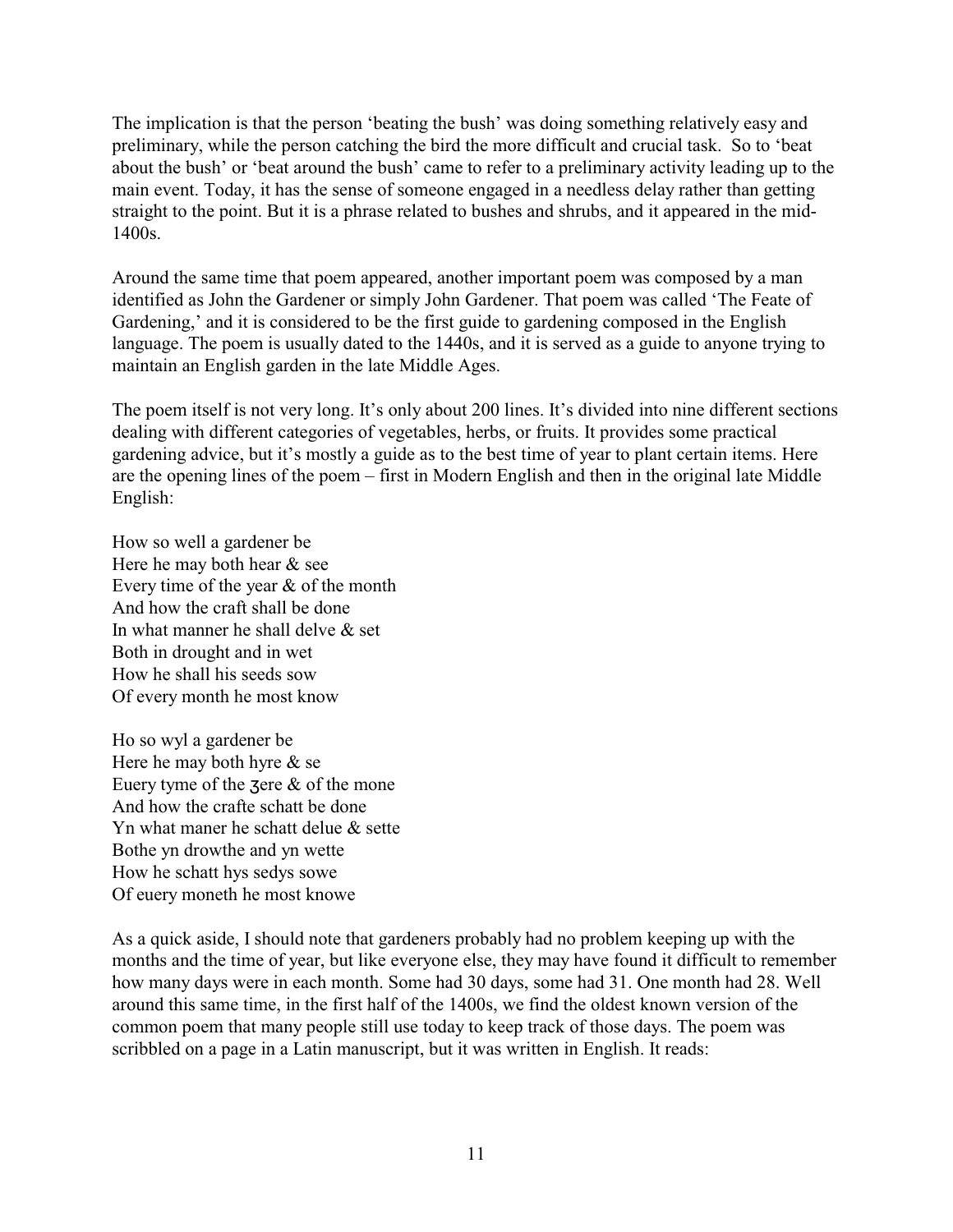Thirti dayes hath Novembir April June and Septembir. Of xxviij [twenty and eighte] is but oon And alle the remenaunt xxx and j [thritti and oon]

Thirty days have November, April, June, and September. Of 28 is but one And all the remnant 30 and 1.

Again, that mnemonic poem wasn't part of this gardening poem, but it was written and preserved around the same time. The gardening poem begins by stating that the grafting of apple and pear trees should be done between September and April. Grafting is the process of taking a limb or cutting from one tree and attaching to the limb of another tree. If done properly, the transplanted cutting will become part of the new tree. There were lots of reasons for grafting pear and apple trees. It could provide variety, or preserve the fruit of a weak or diseased tree, or repair a damaged tree. The first part of the 'Feate of Gardening' instructs gardeners how to graft trees successfully.

This part of the poem reminds us that apple and pear trees were common in English gardens and orchards in the Middle Ages. The words *apple* and *pear* have both been around since the Old English period, even though the word *pear* is ultimately from Latin and is one of those handful of Latin words borrowed by the early Germanic tribes from the Romans.

Apples and pears grew naturally in Britain. The wild apple was the *crab* or *crab-apple* – a term that appeared for the first time in English documents in the mid-1400s. Crab-apples were small and tart as were wild pears. But cultivated apples and pears were imported from the continent, probably first brought by the Romans. They were larger and sweeter, and they were the ones that people preferred to grow in their gardens or orchards. [*SOURCE: 'Medieval English Gardens,' Teresa McLean, p. 231*] People ate apples and pears in a variety of ways, but many people preferred to turn them into a drink. Apples were turned into cider, and pears were turned into perry. *Cider* and *perry* were both French terms borrowed in the 1300s. *Cider* replaced the Old English word *æppelwin* – literally 'apple wine.'

Now given the overall theme of this episode, here is something else you may or may not know about apples and pears. They are actually part of the rose family. In fact, many of the common fruits that we eat today are part of that same family. That includes plums, strawberries, peaches, and cherries, among many others.

Plum trees grew naturally in England, and the word *plum* is a native Old English word.

Strawberries also grew in the wild, but they were also cultivated in gardens. When cultivated, they produced a larger and sweeter berry. The word *strawberry* appears to be a native English word, but it isn't entirely clear how the name originated. Lots of theories have been proposed to suggest how strawberries might be related to straw, but again, there isn't really a definitive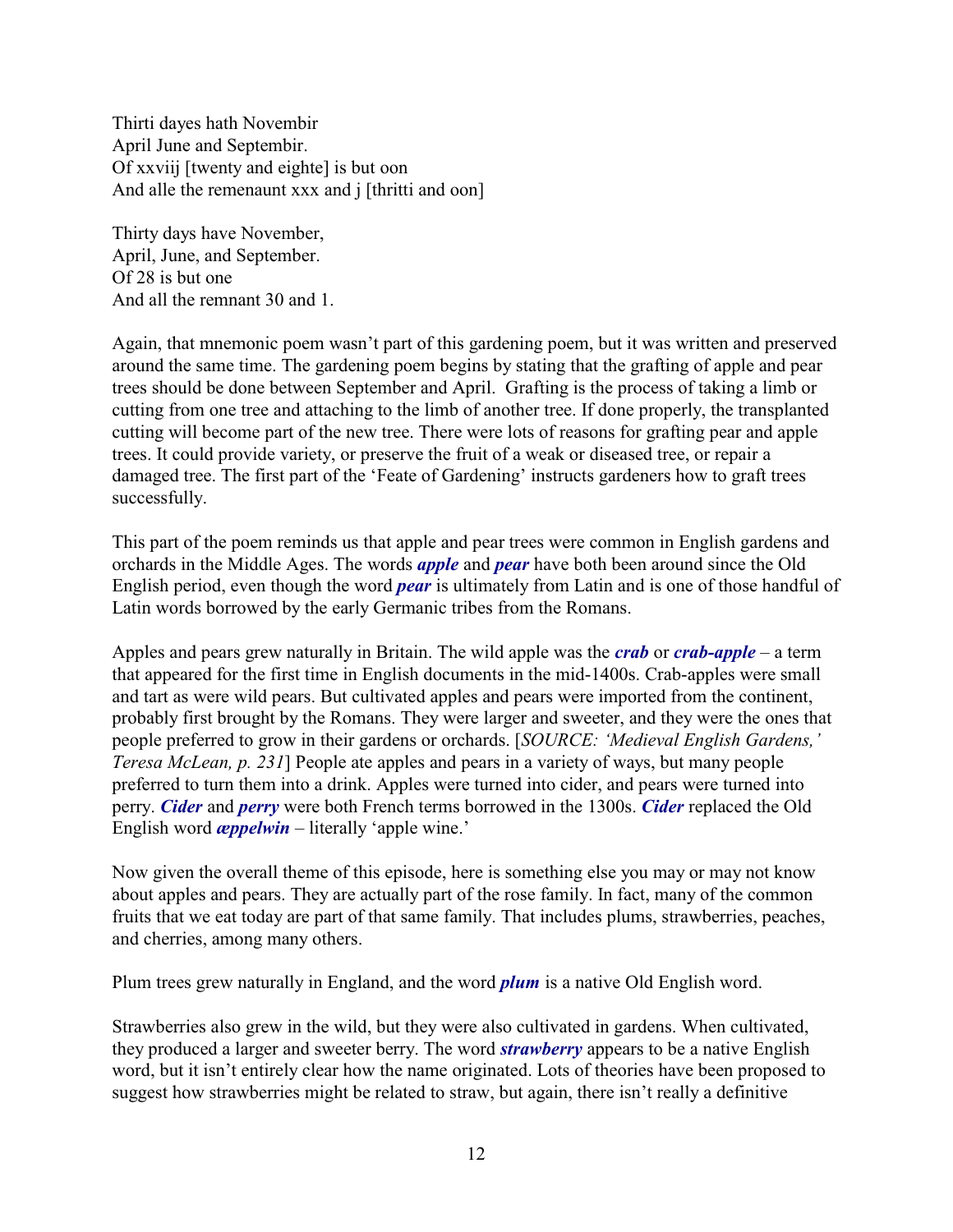answer. The more common Old English name was *eorþ-berge* – literally 'earth berry.' But the word *strawberry* became common in Middle English, and that was the word used by John the Gardener in his poem about gardening. Other berries like raspberries, elderberries, blackberries, and gooseberries could also be found growing in the wild. [*SOURCE: 'Pleasures and Pastimes in Medieval England,' Compton Reeves, p. 141.*]

Peaches are also a member of same rose family. Peaches are ultimately from East Asia, but they were introduced to Europe during the Roman period. They were actually grown in England in the Middle Ages, but they were difficult to grow and cultivate that far north, so they tended to be very expensive – and were mostly eaten by the wealthy. [*SOURCE: 'Food in Medieval Times,' Adamson, p. 21.*] The eastern origins of the peach is reflected in its name. Believe it or not, the word *peach* is actually a variation of the word *Persia* where the Romans encountered them. You might remember that Persia is also the place where we have the first evidence of rose cultivation. With respect to peaches, the Romans called the fruit a *persica mala* – literally a 'Persian apple.' The *mala* part was later dropped at the end, and as the word passed through French into English, it evolved from *persica* to *pesca* to *peche* to *peach*. But ultimately, *peach* means Persian.

Another member of the rose family is the cherry. Cherries are native to western Asia, but again, the Romans introduced them to Britain. [*SOURCE: 'Food in Medieval Times,' Adamson, p. 21.*] The word *cherry* was borrowed from French and Latin, and ultimately from Greek. And the Greeks probably picked it up from some other language in the east. The interesting thing about the word *cherry* is that it was originally *cherise*. So one individual cherry was a *cherise*. But English speakers were confused by that 's' sound at the end, and they started to think of *cherise* as a plural noun. So during the 1400s, people started to drop the 'S' when they were referring to a single piece of the fruit. And *cherise* became *cherry* without the 'S' at the end. And today, we only use the 'S' at the end when referring to multiple *cherries*.

By the way, the same thing happed with *peas*. People ate a lot of beans and peas in the Middle Ages as well, but *pease* was both the plural and the singular form of the word. So you had a lot of *pease* or just one individual *pease*. But again, people became confused by that 'S' sound at the end of the singular form. They started to think of *pease* as a strictly plural term, and based on that, they started to refer to an individual 'pease' as a *pea* – without the 'S'. So the cherry and the pea have one thing in common. They both originally had an 'S' at the end which was lost over time because people thought the 'S' should be reserved for the plural forms.

Now after discussing apples and pears, John the Gardener included a section on the maintenance of grape vines. Even though we tend to associated grapes and wine with France, some people in England also grew grapes in the Middle Ages. The wine produced from the grapes was not considered to be as good as French wine, so most of the wine consumed in England continued to be imported from France. In addition to wine, English grapes were often used to produce a liquid called verjuice, which was a substance somewhere between wine and vinegar. It was a very popular flavoring in the Middle Ages. It was added to many medieval dishes. [*SOURCE: 'Pleasures and Pastimes in Medieval England,' Compton Reeves, p. 142.*]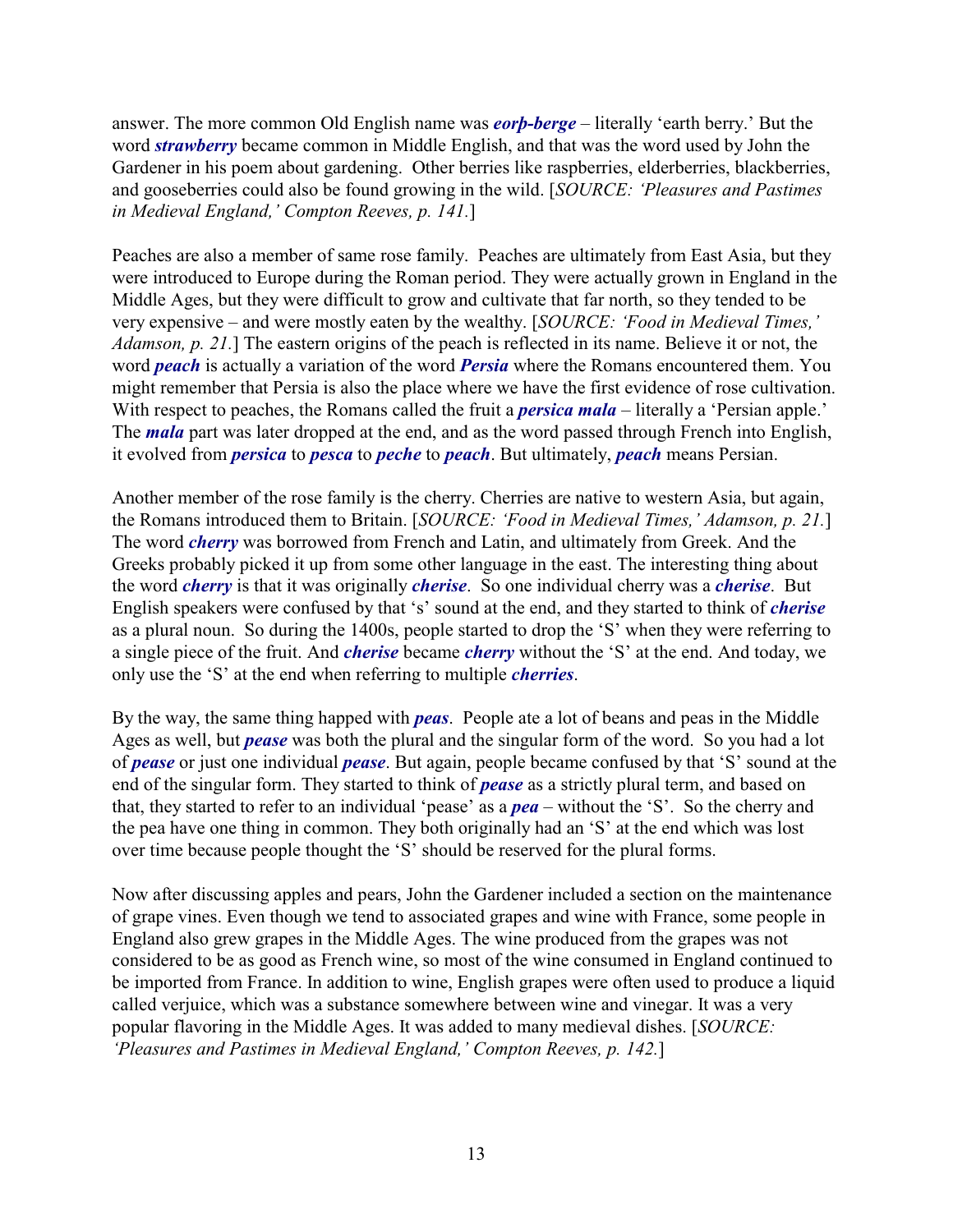Like many of those other fruits, grapes were originally brought to England by the Romans. The Anglo-Saxons called a grape a *win-berige* – literally a 'wine berry.' But in the late 1200s, the word *grape* started to appear in English documents, and it eventually replaced the old word 'wine berry.' The word *grape* was borrowed from French, but it appears that French acquired the word from a Germanic source, perhaps from the Franks. Most scholars think that the word *grape* was derived from a type of grappling hook used to grab grapes from the vine. And that etymology suggests that the words *grape* and *grapple* are cognate, and both may also be related to the words *grab* and *grasp*. And even though English grapes were not as common as French grapes, they were common enough to be included in John the Gardener's guide to English gardening.

Now after discussing the maintenance of grape vines, John the Gardener turned his attention to onions, leeks and garlic. And it was probably appropriate that those were the first vegetables he discussed because they were some of the most popular vegetables grown in medieval gardens and cooked in medieval kitchens.

Of course, all three are part of the same family of vegetables, and in Old English, they were all sometimes referred to as *leeks*. They were so common in gardens that the Anglo-Saxons often called a kitchen garden a *leac-tun* – literally a 'leek town' or 'leek enclosure.' And a gardener was called a *leac-weard* – literally a 'leek warden' or 'leek guardian.'

Since the word *leek* was a very general term, English speakers tried to distinguish various types of leeks. As we've seen before in the podcast, the word *gar* meant spear, and a spear-shaped leek was called a 'gar-leek,' which became our modern word *garlic*. Both *leek* and *garlic* are Old English words.

But what about an onion? Well, *onion* is a French loanword.. It was sometimes called a *cipe* in Old English, but the Anglo-Saxons were also influenced by that French word *onion*, and they coined a word for the vegetable that basically meant an 'onion leek.' So let's look a little closer at that word *onion*. I noted in an earlier episode that *onion* is basically a variation of the word *union. Onion* and *union* are actually cognate, and they're still only separated by one letter today. Originally, an onion was thought of as a vegetable with many separate layers that were 'united' into one bulb. And that sense of 'unity' or 'oneness' produced the Latin word *unio* which became the French word *onion*. And the Anglo-Saxons took that word *unio* or *onion*, and they came up with the term *ynne-leac* – literally a 'union leek' or 'onion leek.' But by the mid-1300s, English speakers had just adopted the French word *onion* by itself – without the leek part at the end. And over time, the word *leek* became restricted to one particular type of vegetable within this larger leek family.

After discussing onions and leeks, John the Gardener turned his attention to other types vegetables, but he didn't use the word *vegetable*. He used the more traditional term *wort*. That's because the word *vegetable* is a French loanword, and even though it eventually replaced the word *wort*, it didn't really do so until the end of the 1400s. So when John the Gardener wrote his guide to gardening in the mid-1400s, he was still using the Old English word *wort*.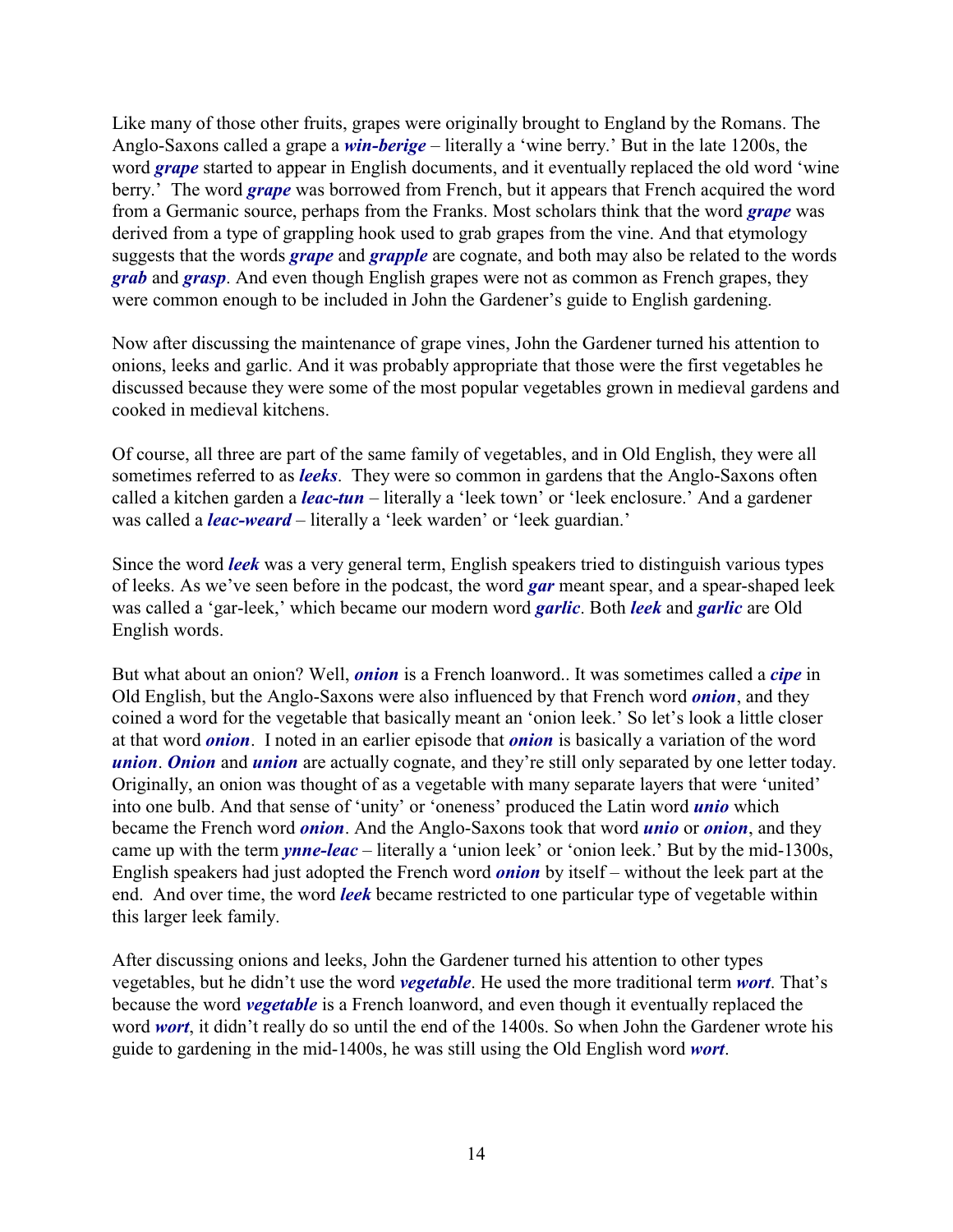That word still survives in the name of certain plants like St. John's Wort, so named because it supposedly flowered around the time of St. John's Day which was June 24. [*SOURCE: 'Medieval English Gardens,' Teresa McLean, p. 147*.] John the Gardener actually mentioned St. John's Wort in his guide to gardening, but he called it 'herbe Ion.' He didn't use the word *wort* for that plant, but he did use it for other plants like *fieldwort*, *ribwort*, *motherwort*, *spearwort*, and *liverwort*.

Another plant with that name is *colewort*. It's a term that goes back to the 1300s, and it was originally a generic term for any cabbage-like plant. In fact, the word *cole* was often used by itself with much the same meaning. It's derived from an old Latin root word that was borrowed by the early Germanic tribes. So it can be found in the name of a lot of related vegetables. It exists in the term *cole-slaw*, which is actually derived from a Dutch version of the word. It also exists in the term *kale* which is a northern English form of the word. It can also be found in the first part of *cauliflower* which was borrowed from Latin.

But in early English, it became common to combine that word *cole* meaning 'cabbage' with *wort* meaning 'vegetable' to produce the term *colewort* meaning a 'cabbage-like vegetable.' It was a much more common word at one time, and it passed into early American English as well. In the southern part of the United States, the word *colewort* was slurred to 'col'ort,' and then became *collard*. So the modern word *collard* is really just a different pronunciation of *colewort*. Again, colewort would have been found in most gardens in the Middle Ages in part because it could be grown and harvested throughout much of the year. In fact, it was a staple of most gardens alongside onions, garlic and leeks.

During the Middle English period, the words *cole* and *colewort* started to be replaced with French loanwords. The word *lettuce* and *spinach* were borrowed from French, and John the Gardener actually used both of those words in his guide. English also borrowed the word *cabbage* which acquired much of the original meaning of *cole* or *colewort*. *Cabbage* actually comes from the Latin word *caput* meaning 'head.' We've encountered that word before. *Caput* gave us words like *cap* and *cape* and *captain* and *chaplain* and *chief*, even the word *chef*. Well, it also gave us *cabbage* because these types of plants were originally leafy vegetables without a head. But during the Roman period, they started to be grown and cultivated with a ball-like head. And since that plant now had a head, they were named after that Latin word *caput* meaning head. And through French, the word became *cabbage*.

For the most part, these types of cabbages or cabbage-like plants were eaten by cutting up the leaves and boiling them in a soup or porridge. So they were usually cooked until they were soggy and mushy. [*SOURCE: 'Medieval English Gardens,' Teresa McLean, p. 207.*] But some of those leafy vegetables had a firm root that could also be eaten. Those types of roots were called *næps* in Old English or *neps* in Middle English. And as they were cultivated and became more popular, people started to distinguish between different kinds of neps. One particular kind was round and bulbous, and it looked like a piece of wood that had been shaped and rounded by turning it in a lathe. And from that sense of turning, that particular nep started to be called a 'turn-nep,' which became our modern word *turnip*. It's still called a *neep* in Scotland and parts of England. And it was a common vegetable in most medieval gardens.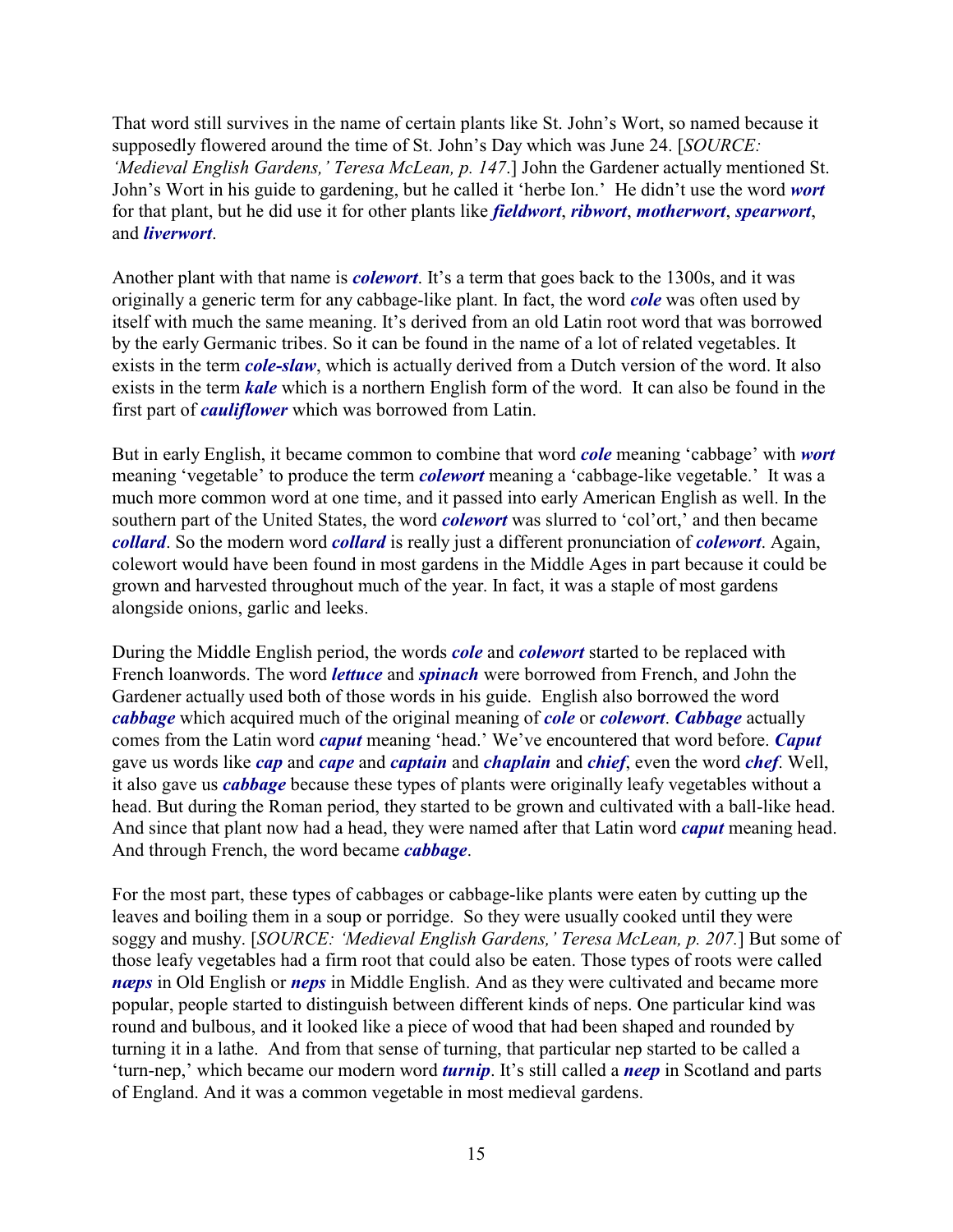Another common root vegetable was called a *feld-more* in Old English – literally a 'field root.' But the French called it a *pasnaise*. That word was borrowed into English, but since English speakers considered it a type of nep, they changed the end of the word from '-naise' to '-nep.' So the *pasnaise* became a *passenep*. And it eventually evolved into *parsnip*. So the '-nip' at the end of *turnip* and *parsnip* represents this old word *nep* for a type of root vegetable.

Now John the Gardener listed most of his worts and root vegetables under the general category of herbs – or /herbs/ – depending on your pronunciation. During the Middle English period, there wasn't always a clear distinction between a vegetable and an herb. An *herb* could refer to any leafy vegetable. So John the Gardener included lettuce, spinach, and radishes under the general category of herbs. And he also included something else under that category. He included flowers – like violets, lilies, and red and white roses. Again, that wasn't really unusual because people actually ate different types of flowers in the Middle Ages.

Not only were certain flowers added to dishes, they also gave flavor to sauces and drinks. As raw salads became more popular in the late Middle Ages and the early modern period, people added flowers to salads, like Marigolds, violets, and hawthorne flowers. [*SOURCE: 'Sweet Herbs and Sundry Flowers,' Tania Bayard, P. 27*.] They were also added to soups and porridges. [*SOURCE: 'Food in Medieval Times,' Adamson, p. 14-15, and 'Medieval English Gardens,' Teresa McLean, p. 142.*] Several of these flowers, along with daisies, were also used as common medicines. [*SOURCE: 'Medieval English Gardens,' Teresa McLean, p. 162.*]

Roses were also consumed by people in the Middle Ages. Roses were used to add flavor to puddings and jams and preserves. They were also added to wines. [*SOURCE: 'Medieval English Gardens,' Teresa McLean, p. 169.*] Rose petals were steeped in water to create rose water. At medieval banquets, people would use the rose water to wash their hands. And roses were also used as medicines to heal certain eye diseases. [*SOURCE: 'Food in Medieval Times,' Adamson, p. 14-5.*]

So all of these flowers were common in medieval gardens, and John the Gardener specifically mentioned the 'rose ryde' and 'rose white' – the red rose and white rose – among a list of herbs at the end of his guide to gardening.

And that takes us back to where we began, with the simmering conflict between the House of Lancaster and the House of York that was taking place around the same time that John the Gardener prepared his guide to gardening. Of course, that conflict became known as the Wars of the Roses because, supposedly, the House of Lancaster was represented by the red rose and the House of York was represented by the white rose.

But the reality isn't quite that simple. The Yorks did use a white rose as one of their many symbols, but the red rose of Lancaster only had a limited use in the 1200s, and it had long since fallen out of use. So why is the conflict called the Wars of the Roses?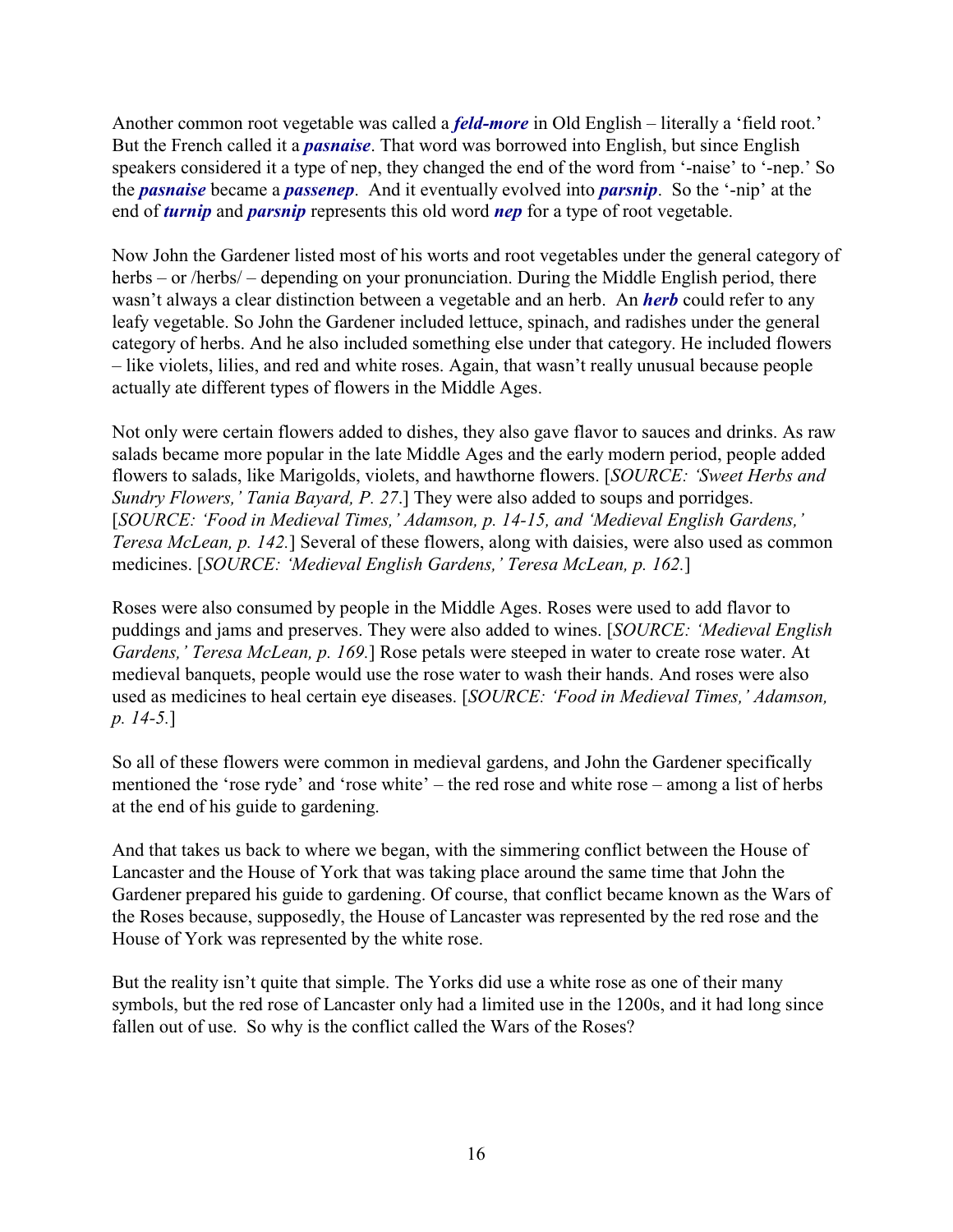Well, the answer is a little bit of revisionist history and the most revered playwright in the English language. To understand how the upcoming civil war came to be known as the Wars of the Roses, we have to consider the two key rivals in the mid-1400s in the lead-up to the war. On the one side we have Richard of York who we looked at earlier in the episode. He was descended from two different branches of the Plantagent family, and he possessed the best overall claim to the throne if we looked solely at descent from the eldest child. His great-great grandfather had been Lionel, the eldest child of Edward III with living descendants. But he was also descended from Lionel's younger brother Edmund who had been the Duke of York. So he had inherited Lionel's superior claim to the throne through his mother, and he had inherited Edmund's title of Duke of York from his father. He had also inherited wealth from both family lines. So as the head of the House of York, he was a very powerful figure to be reckoned with, and as I noted, he did sometimes use the white rose of York as his emblem.

Meanwhile, the king was the Lancastrain Henry VI. He was the weak and ineffective greatgrandson of John of Gaunt. As we know, the Lancastrians were the descendants of Gaunt, and Henry was descended from Gaunt's first marriage. But you might remember that Gaunt was married three different times, and his third wife was Katherine Swinford – the sister-in-law of Geoffrey Chaucer. She was the sister of Chaucer's wife. And Gaunt also had children with Katherine who were known as the Beauforts. And one of those grandsons was Edmund Beaufort, also known as the Duke of Somerset. He was one of the king's closest Lancastrian relatives and one of his closest advisors. In fact, given that the king didn't have any children at the time, he was likely the next in line to the throne, assuming that the throne remained in the hands of the Lancastrians. But if the nobles looked outside of that family, Richard of York had the better overall claim based on his descent from his ancestor Lionel because Lionel had been the older brother of John of Gaunt. So those competing claims set in motion a bitter and deadly rivalry between of Edmund of Somerset and Richard of York. The two distant cousins competed for influence at Henry's court, and when Henry succumbed to mental illness in 1453, the two distant cousins competed for control of England itself.

And that's the context for a very famous scene in William Shakespeare's cycle of history plays that cover this period. The particular scene appears in the play Henry VI, Part I. It's a completely fictional scene, but it helped to established the idea in the popular imagination that each side in the rivalry was represented by a rose. And the scene was set, appropriately enough, in a garden. It was the Temple Garden located near the law courts in London.

In the play, Shakespeare tells us that the two main rivals, Somerset and York, retreat to the garden where they are accompanied by several other prominent nobles. The two argue over their respective rights to the throne, and Somerset turns to one of the gathered nobles and asks him to choose between the two men. The noble named Warwick defers, but York encourages the nobles to make a choice and take sides. He says:

If he suppose that I have pleaded truth, From off this brier pluck a white rose with me.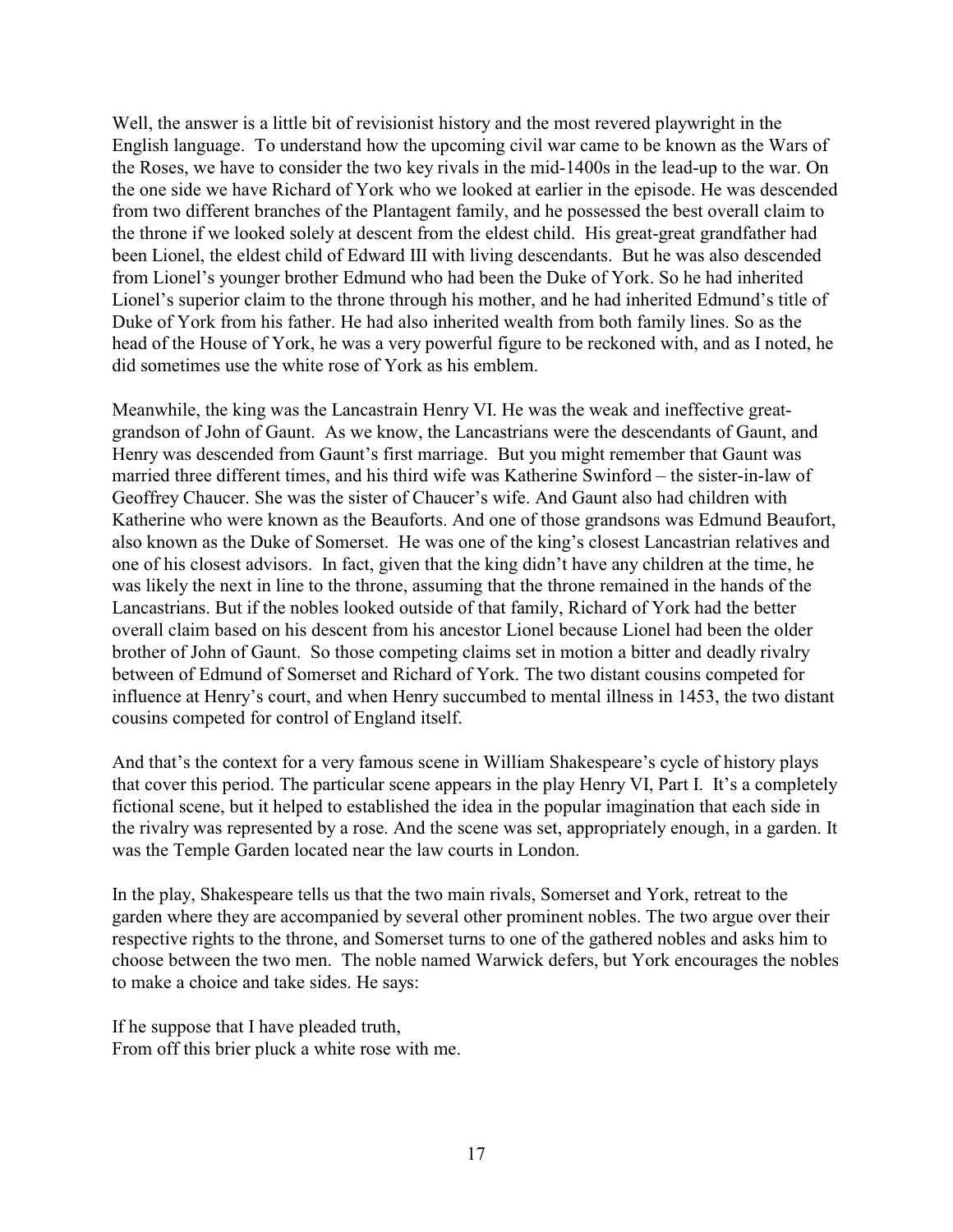Somerset counters:

Let him that is no coward nor no flatterer, But dare maintain the party of the truth, Pluck a red rose from off this thorn with me.

Warwick then plucks the white rose indicating that he has sided with York. The next noble chooses a red rose indicating that he has sided with Somerset. The various nobles make their respective choices with the majority siding with York, whereupon York asserts that he has won the argument. But Somerset counters by saying:

Here in my scabbard, meditating that Shall dye your white rose in a bloody red.

The argument comes to a close with Warwick issuing the following prophesy:

And here I prophesy: this brawl today, Grown to this faction in the Temple Garden, Shall send between the Red Rose and the White A thousand souls to death and deadly night.

Again, that scene was completely fictional, and it was designed to provide a dramatic background to the real-life war that followed. That war was known as the Cousin's War at the time, but Shakespeare's famous scene in the Temple Garden helped to foster the notion that each side was represented by either a red or white rose.

But that's not to say that Shakespeare made up that association. The House of York did use a white rose as one of its symbols, and the House of Lancaster did have a very old connection to the red rose. And that connection was alluded to by other writers before the time of Shakespeare in the late 1400s and 1500s. But it was the popularity of Shakespeare that really pushed the idea to the forefront. In the late 1700s, the writer David Hume published his account of the civil war called "The Wars of the Two Roses." And that was the first known reference to the war as a war of the roses. From there, the term passed into popular culture as the usual name for the conflict.

Now before I conclude this episode, I should note that the war ultimately ended when Henry Tudor became king about 30 years after the war began. He was from the Lancastrian family, but he married the Yorkish heir, Elizabeth of York. And that marriage effectively reunited the two families and gave rise to the House of Tudor. When Henry's son became king as Henry VIII, he also adopted the rose as his emblem, but he insisted a modified version of the rose. To reflect the unification of the two competing houses, the new design combined the two roses by placing a white rose inside of a red rose. That new rose symbol became known as the Tudor rose, and it is still used as a prominent symbol of England to this day. It was also adopted before Shakespeare was born. So again, when Shakespeare depicted various nobles plucking roses in garden, he was simply developing an idea that already existed in the culture at the time.